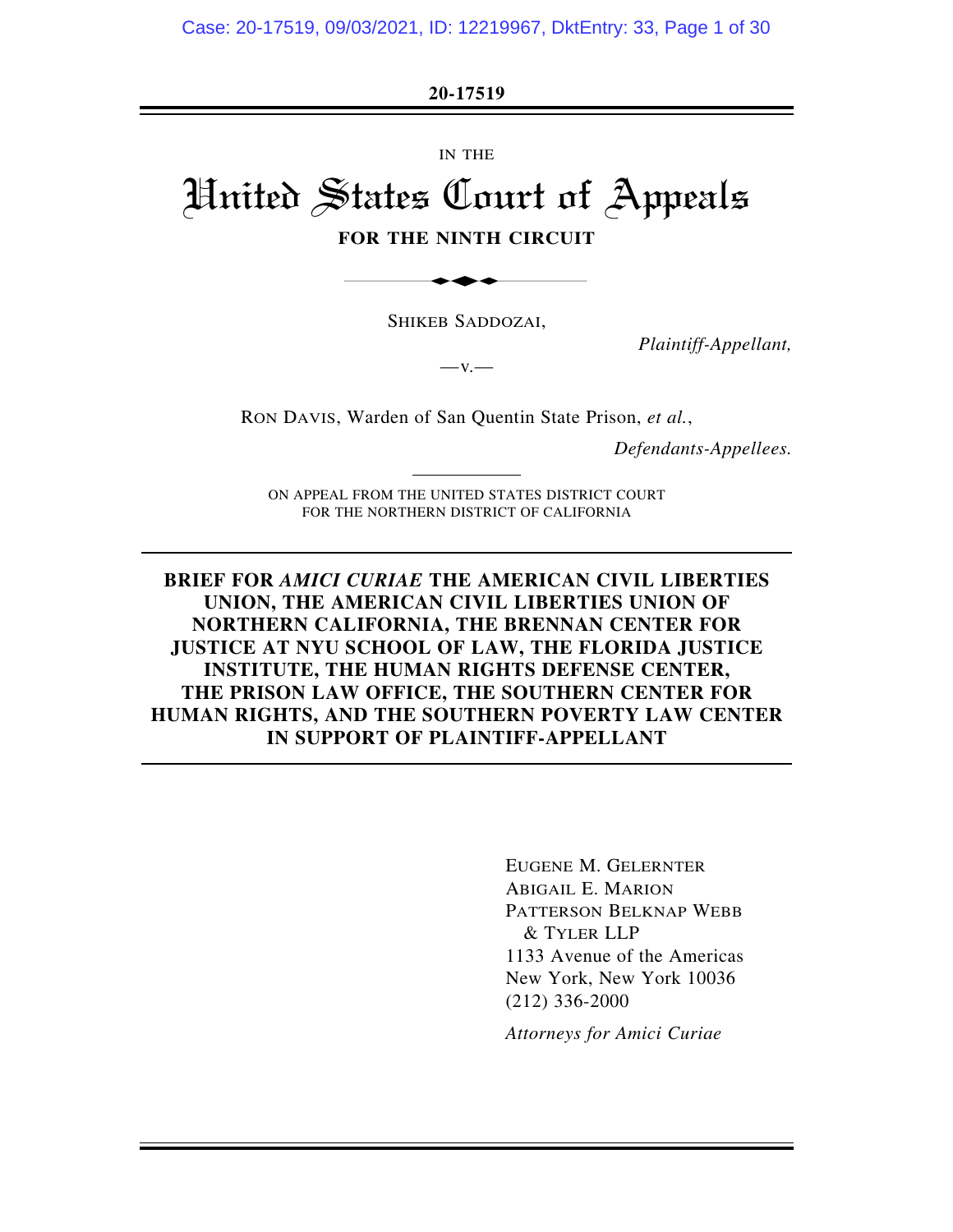#### **CORPORATE DISCLOSURE STATEMENT**

Pursuant to Federal Rule of Appellate Procedure 26.1, *Amici Curiae* state as follows:

*Amici* the American Civil Liberties Union, the American Civil Liberties Union of Northern California, the Brennan Center for Justice at NYU School of Law, the Florida Justice Institute, the Human Rights Defense Center, the Prison Law Office, the Southern Center for Human Rights, and the Southern Poverty Law Center are all nonprofit organizations. They have no parent corporations, and no corporation or publicly held entity owns 10% or more of any *amici*'s stock.

Dated: New York, New York September 3, 2021

*/s/ Abigail E. Marion* .

Abigail E. Marion Patterson Belknap Webb & Tyler LLP 1133 Avenue of the Americas New York, New York 10036 (212) 336-2000

*Attorney for* Amici Curiae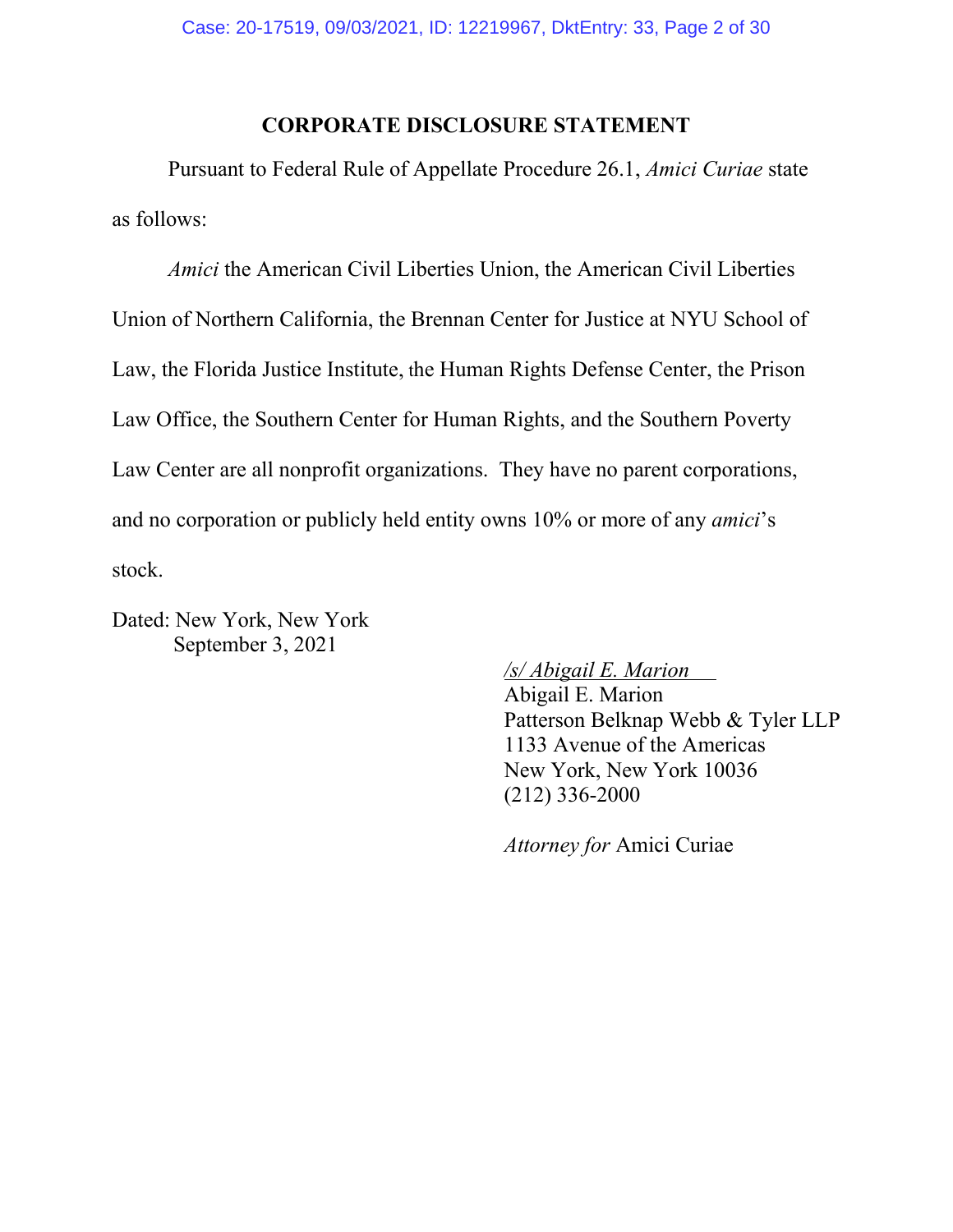# **TABLE OF CONTENTS**

# Page

| I.   |                                                                 |  |
|------|-----------------------------------------------------------------|--|
| II.  | Incarcerated People Have Scant Access to Resources While        |  |
| III. | Filing Fees Are A Large Obstacle for Most Incarcerated People16 |  |
| IV.  | The District Court's Decision Would Exacerbate the Burden of    |  |
|      |                                                                 |  |
|      |                                                                 |  |
| .23  |                                                                 |  |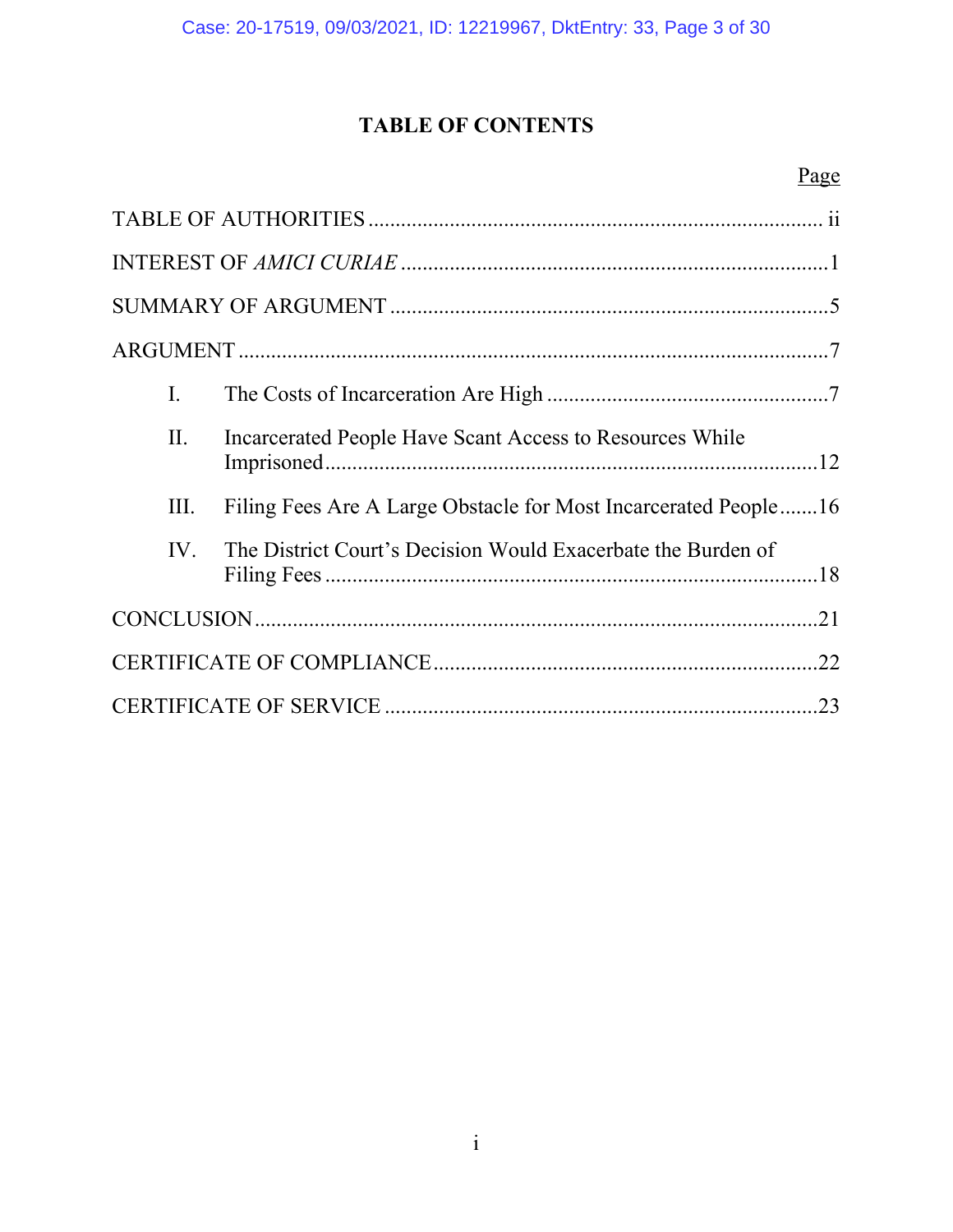# **TABLE OF AUTHORITIES**

# **Page(s)**

# <span id="page-3-0"></span>**Cases**

| Bruce v. Samuels,                                                                 |
|-----------------------------------------------------------------------------------|
| Cano v. Taylor,                                                                   |
| Farmer v. Brennan,                                                                |
| Jones v. Clark Cty.,<br>No. 2018-CA-001710, 2020 WL 757095 (Ky. Ct. App. Feb. 14, |
| Maus v. Baker,                                                                    |
| <b>Statutes</b>                                                                   |
|                                                                                   |
|                                                                                   |
|                                                                                   |
|                                                                                   |
|                                                                                   |
| <b>Other Authorities</b>                                                          |

| Sandra Blanco et al., Costs of Injustice: How Criminal System Fees  |  |
|---------------------------------------------------------------------|--|
| Are Hurting Los Angeles County Families (Nov. 2019),                |  |
| https://www.aclusocal.org/sites/default/files/aclu socal costs of i |  |
|                                                                     |  |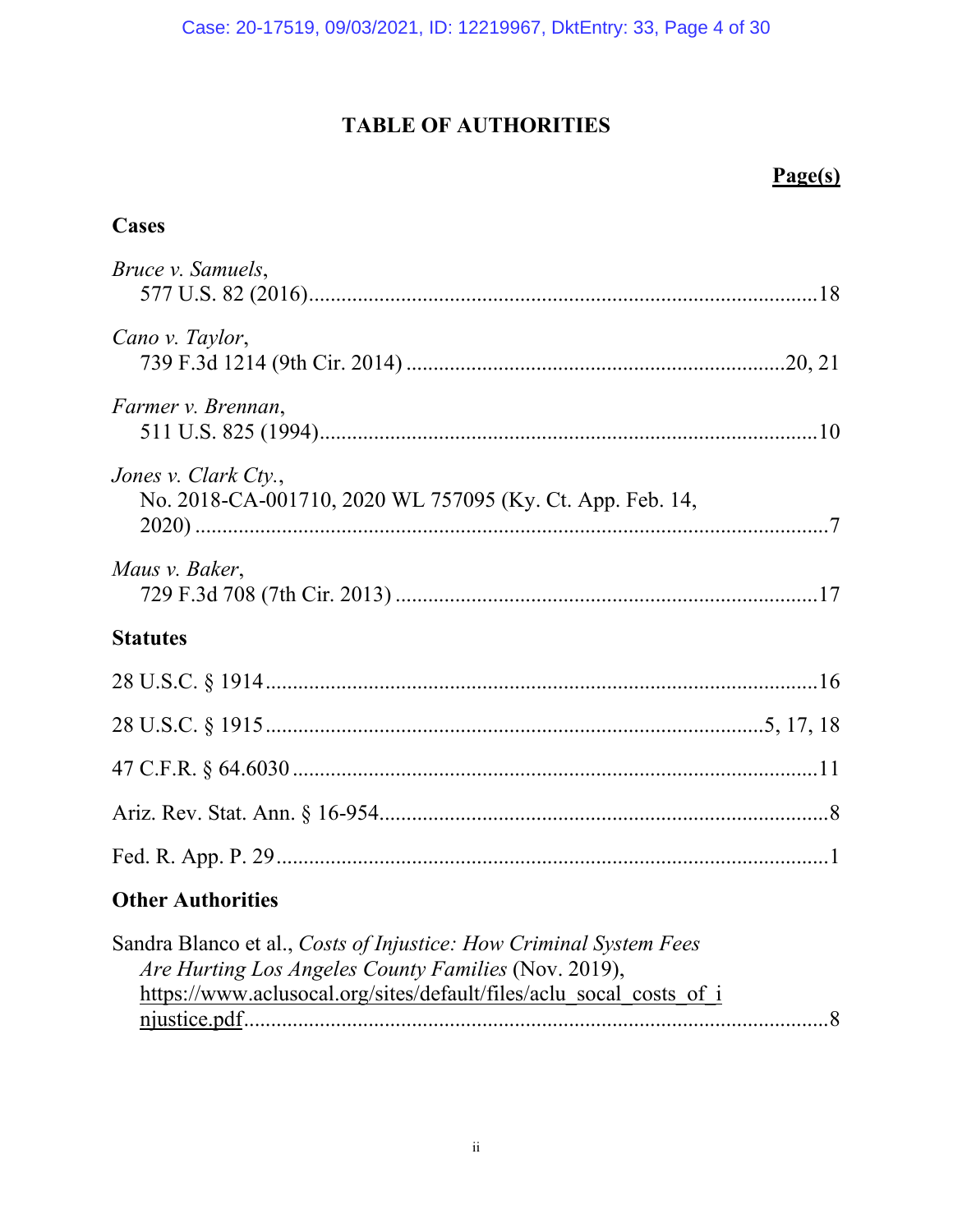| Brennan Ctr. for Justice, <i>Is Charging Inmates to Stay in Prison Smart</i><br><i>Policy?</i> (Sept. 9, 2019),<br>https://www.brennancenter.org/our-work/research-<br>$\overline{0}$                                                                                                       |
|---------------------------------------------------------------------------------------------------------------------------------------------------------------------------------------------------------------------------------------------------------------------------------------------|
| Terry-Ann Craigie, Ames Grawert & Cameron Kimble, Conviction,<br>Imprisonment, and Lost Earnings, Brennan Ctr. for Justice (Sept.<br>$15, 2020$ ,<br>https://www.brennancenter.org/sites/default/files/202009/Economi<br>.15<br>cImpact Report pdf.pdf.                                     |
| Lauren-Brooke Eisen, <i>Paying for Your Time: How Charging Inmates</i><br>Fees Behind Bars May Violate the Excessive Fines Clause, 15 Loy.<br>- 9                                                                                                                                           |
| Lauren-Brooke Eisen, Charging Inmates Perpetuates Mass<br><i>Incarceration</i> , Brennan Ctr. for Justice (2015),<br>https://www.brennancenter.org/sites/default/files/publications/Char                                                                                                    |
| Executive Office of the President of the United States, <i>Economic</i><br>Perspectives on Incarceration and the Criminal Justice System<br>(Apr. 23, 2016),<br>https://obamawhitehouse.archives.gov/sites/whitehouse.gov/files/d<br>ocuments/ CEA%2BCriminal%2BJustice%2BReport.pdf<br>.14 |
| Federal Bureau of Prisons, Work Programs,<br>https://www.bop.gov/inmates/custody and care/work programs.js<br>13                                                                                                                                                                            |
| Federal Communications Commission, FCC Lowers Interstate and<br>International Prison Phone Rates to Help Families Stay Connected<br>(May 20, 2021),<br>https://docs.fcc.gov/public/attachments/DOC-372625A1.pdf 11                                                                          |
| Federal Communications Commission, Telephone Services for<br>Incarcerated Individuals (Oct. 27, 2020),<br>https://www.fcc.gov/consumers/guides/telephone-service-                                                                                                                           |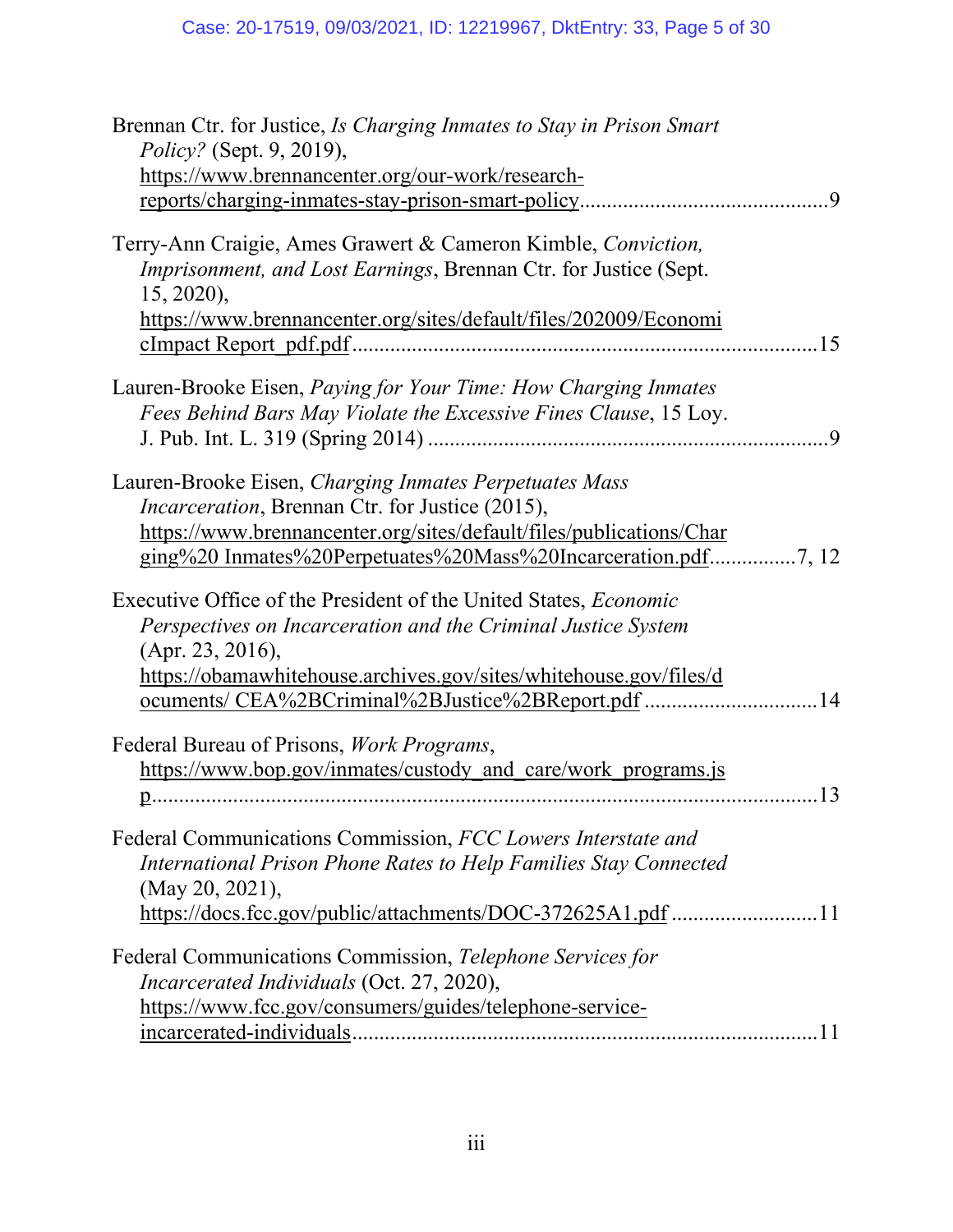| International Jail and Prison Phone Call Rates, Jurist (May 23,      |
|----------------------------------------------------------------------|
| $2021$ ,                                                             |
| https://www.jurist.org/news/2021/05/fcc-approves-plan-to-lower-      |
|                                                                      |
| Neveen Hammad, Shackled to Economic Appeal: How Prison Labor         |
| Facilitates Modern Slavery While Perpetuating Poverty in Black       |
|                                                                      |
| Adam Looney & Nicholas Turner, Work and Opportunity Before and       |
| After Incarceration, Brookings Institution (Mar. 14, 2018),          |
| https://www.brookings.edu/wp-content/uploads/2018/03/es              |
|                                                                      |
| Jessica Lussenhop, The US Inmates Charged Per Night in Jail, BBC     |
| News Magazine (Nov. 9, 2015),                                        |
|                                                                      |
| Karin D. Martin, Sandra Susan Smith & Wendy Still, Shackled to       |
| Debt: Criminal Justice Financial Obligations and the Barriers to     |
| Re-Entry They Create, Nat. Inst. of Justice & Harvard Kennedy        |
| School, Executive Session on Community Corrections (Jan. 2017),      |
|                                                                      |
|                                                                      |
| Matthew Menendez, Michael F. Crowley, Lauren-Brooke Eisen &          |
| Noah Atchison, The Steep Costs of Criminal Justice Fees and          |
| Fines, Brennan Ctr. for Justice (Nov. 21, 2019),                     |
| https://www.brennancenter.org/sites/default/files/2020-              |
|                                                                      |
| Reuben Jonathan Miller & Amanda Alexander, The Price of Carceral     |
| Citizenship: Punishment, Surveillance, and Social Welfare Policy     |
| in an Age of Carceral Expansion, 21 Mich. J. Race & L. 291           |
|                                                                      |
| Devon Porter, Paying for Justice: The Human Cost of Public           |
| Defender Fees, A.C.L.U. of S. Cal. (June 2017),                      |
| https://law.yale.edu/sites/default/files/area/center/liman/document/ |
|                                                                      |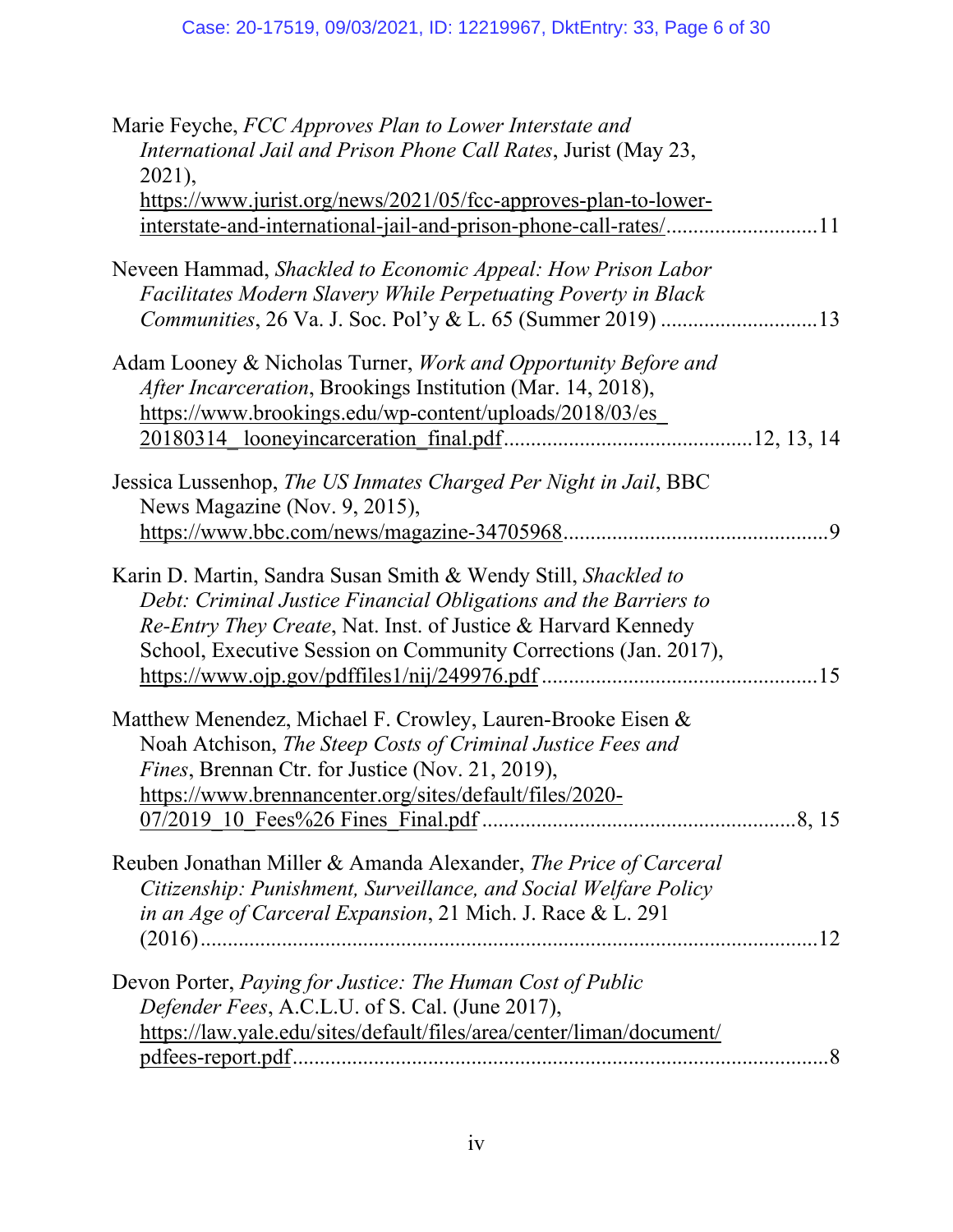| Justice Lewis F. Powell Jr., Address to the American Bar Association                                    |
|---------------------------------------------------------------------------------------------------------|
| (Aug. 10, 1976),                                                                                        |
| https://law2.wlu.edu/deptimages/powell%20archives/PowellSpeec                                           |
| h Legal ServicesCorporationAug10,1976.pdf;                                                              |
| https://lawlib.academic.wlu.edu/2016/08/04/forty-years-ago-                                             |
|                                                                                                         |
| Stephen Raher, The Company Store: A Deeper Look at Prison                                               |
| Commissaries, Prison Policy Initiative (May 2018),                                                      |
|                                                                                                         |
| Stephen Raher, The Company Store and the Literally Captive Market:                                      |
| Consumer Law in Prisons and Jails, 17 Hastings Race & Poverty                                           |
|                                                                                                         |
|                                                                                                         |
| Wendy Sawyer, How much do incarcerated people earn in each                                              |
| state?, Prison Policy Initiative (Apr. 10, 2017),                                                       |
| https://static.prisonpolicy.org/blog/2017/04/10/wages/ 11, 13, 14                                       |
| Joseph Shapiro, As Court Fees Rise, The Poor Are Paying The Price,<br>Nat. Public Radio (May 19, 2014), |
| https://www.npr.org/2014/05/19/312158516/increasing-court-fees-                                         |
| .15                                                                                                     |
| U.S. Courts, District Court Miscellaneous Fee Schedule,<br>$\P$ 14 (Dec. 1, 2020),                      |
| https://www.uscourts.gov/services-forms/fees/district-court-                                            |
| 16                                                                                                      |
| U.S. Courts, Court of Appeals Miscellaneous Fee Schedule,                                               |
| $\P2$ (Dec. 1, 2020),                                                                                   |
| https://www.uscourts.gov/services-forms/fees/court-appeals-                                             |
|                                                                                                         |
| Peter Wagner & Alexi Jones, State of Phone Justice: Local Jails,                                        |
| State Prisons and Private Phone Providers, Prison Policy Initiative                                     |
| (Feb. 2019),                                                                                            |
| https://www.prisonpolicy.org/phones/state_of_phone_justice.html 11, 12                                  |
|                                                                                                         |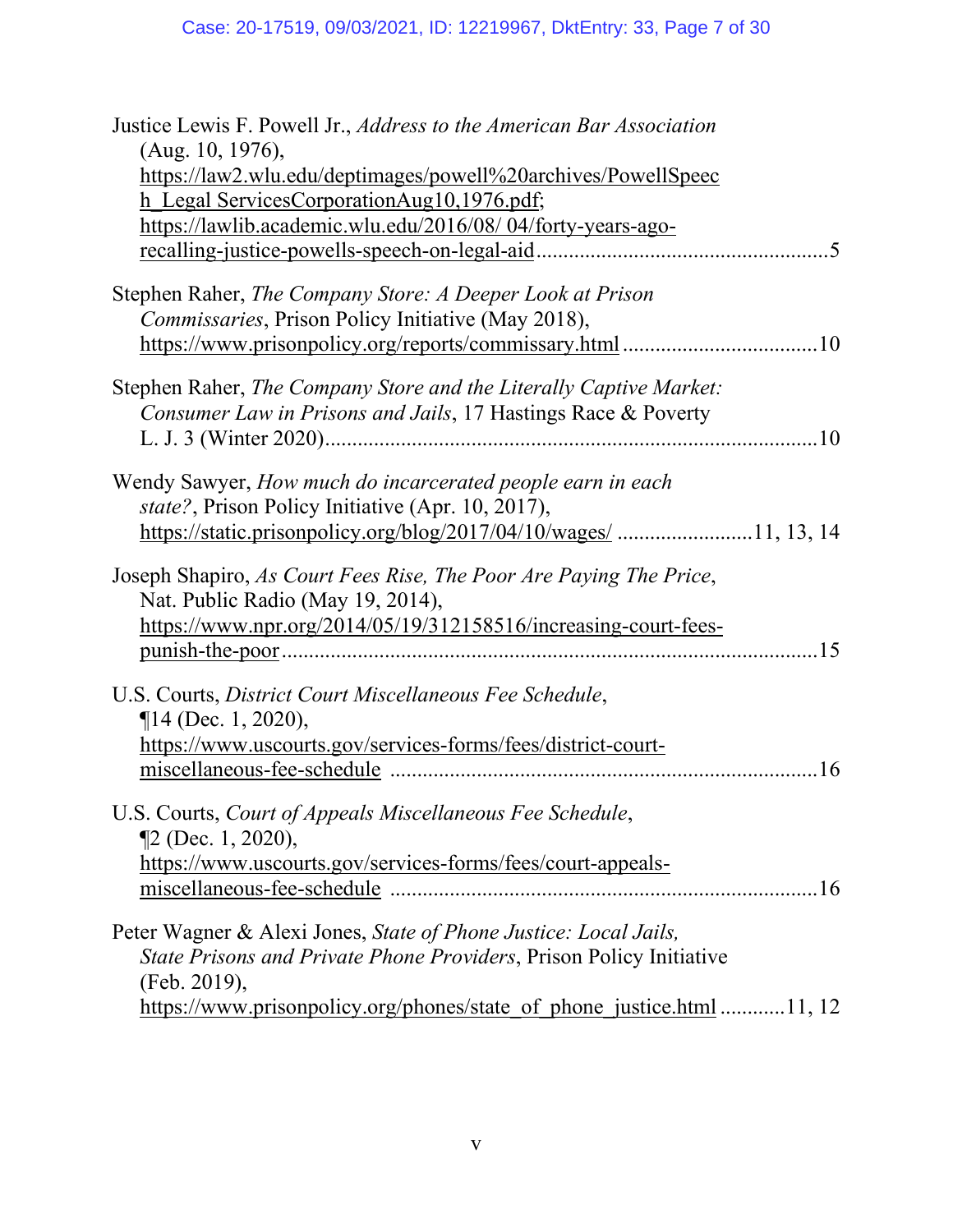## **INTEREST OF** *AMICI CURIAE***[1](#page-7-2)**

<span id="page-7-0"></span>*Amici Curiae* are nonprofit organizations with extensive experience litigating, documenting, campaigning, and advocating for people or groups who face constitutional deprivations while incarcerated.

*Amici* submit this brief to underscore the real-life consequences of the district court's decision for incarcerated litigants. *Amici* represent and work on behalf of incarcerated people who struggle to pay courts' filing fees. In light of their experience, *amici* are aware of the economic straits of people in prison and jails, and the myriad costs they must bear in connection with their incarceration.

**The American Civil Liberties Union** ("ACLU") is a nationwide, nonprofit, nonpartisan organization with more than 1.7 million members dedicated to the principles of liberty and equality embodied in the Constitution and this nation's civil rights laws. **The ACLU of Northern California** is a regional affiliate of the national ACLU. The ACLU established the National Prison Project ("NPP") in 1972 to protect and promote the civil and constitutional rights of prisoners. The NPP has decades of experience in complex prisoners' rights class action suits and since 1990 has represented prisoners in five cases before the U.S.

<span id="page-7-2"></span><span id="page-7-1"></span> $<sup>1</sup>$  No party's counsel authored this brief in whole or in part, and no person or entity,</sup> other than *amici* and their counsel, has contributed money to fund the preparation or submission of the brief. *See* Fed. R. App. P. 29(a)(4). *Amici* file this brief with the consent of all parties, pursuant to Fed. R. App. P. 29(a)(2).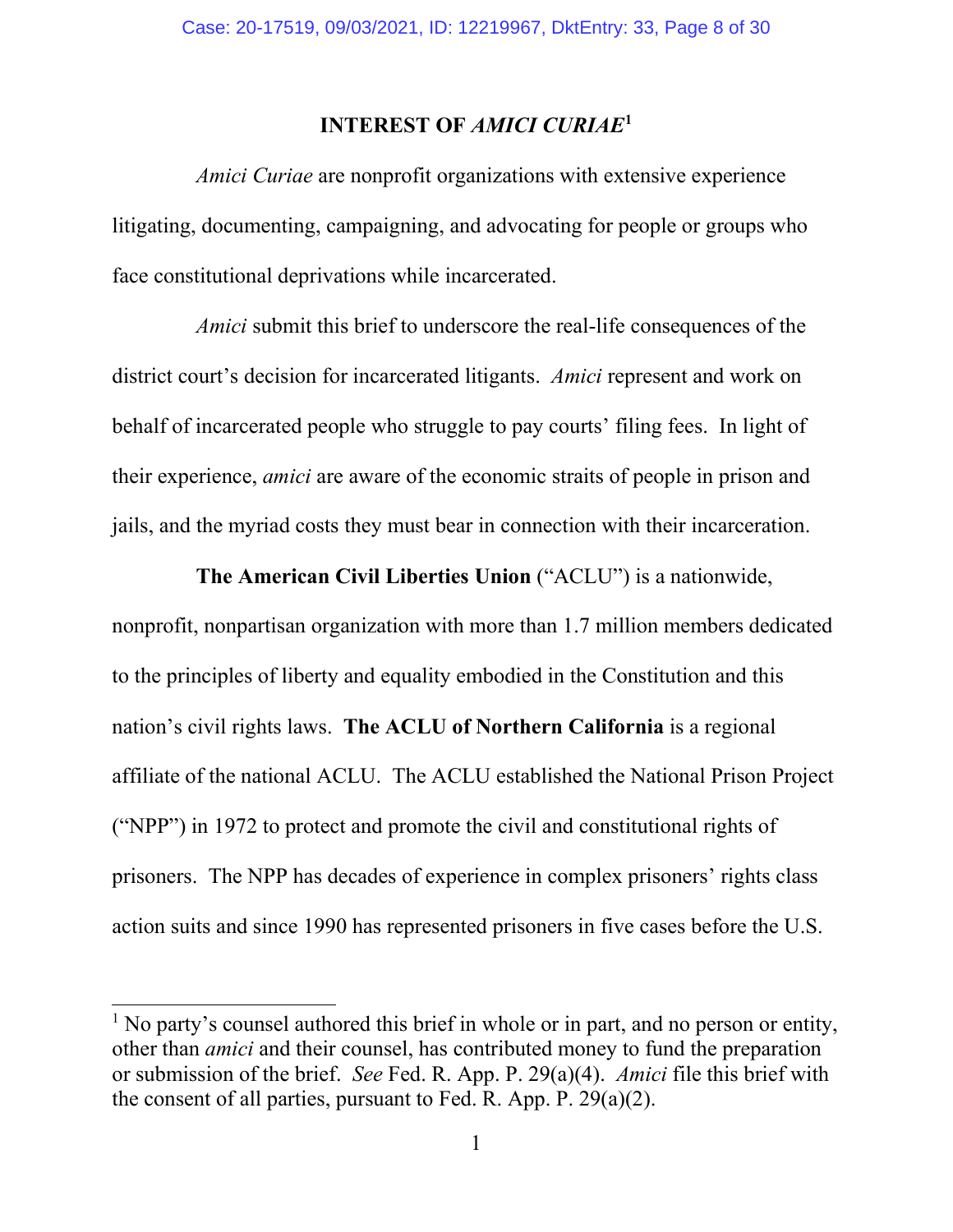Supreme Court. Courts across the country have repeatedly recognized the special expertise of the NPP in conditions of confinement cases.

**The Brennan Center for Justice at NYU School of Law** (the "Brennan Center") is a nonprofit, nonpartisan public policy and law institute that seeks to secure our nation's promise of "equal justice for all." The Brennan Center's Justice Program seeks to build a rational, effective, and fair criminal justice system, and advocates for reshaping public policies that undermine this vision. The Justice Program's research explores the connection between poverty and mass incarceration and identifies solutions that can break that link while advancing racial and economic justice.

**The Florida Justice Institute** ("FJI") is a nonprofit, public interest law firm founded in 1978 that conducts civil rights litigation and advocacy in a variety of areas, including the advancement and protection of the rights of incarcerated people. FJI represents incarcerated people and their families in cases seeking to ensure adequate medical and mental healthcare, eliminate abuse and violence, ensure robust communication, and obtain redress for other unjust practices. FJI supports the robust access to courts for incarcerated people and opposes financial impediments to that access.

**The Human Rights Defense Center** ("HRDC") is a nonprofit charitable organization that advocates in furtherance of the human rights of people held in

2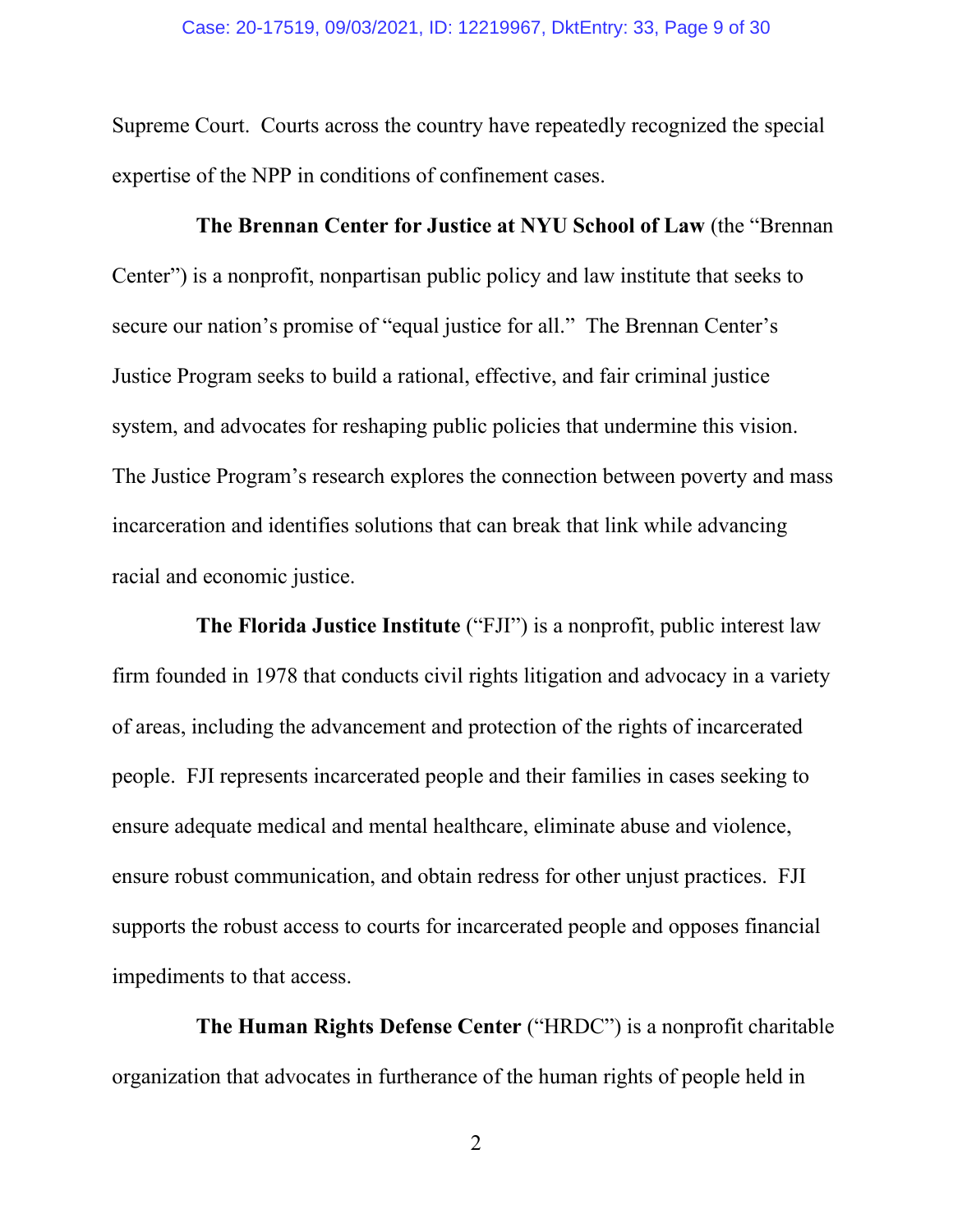#### Case: 20-17519, 09/03/2021, ID: 12219967, DktEntry: 33, Page 10 of 30

state and federal prisons, local jails, immigration detention centers, civil commitment facilities, Bureau of Indian Affairs jails, juvenile facilities, and military prisons. HRDC engages in state and federal court litigation on prisoners' rights issues, including wrongful death, public records, class actions, and Section 1983 civil rights litigation concerning the First Amendment rights of prisoners and their correspondents. HRDC's advocacy efforts include publishing two monthly publications, Prison Legal News, which covers national and international news and litigation concerning prisons and jails, as well as Criminal Legal News, which is focused on criminal law and procedure and policing issues, as well as publishing and distributing self-help and legal reference books for prisoners.

**The Prison Law Office** is a nonprofit public interest law firm founded in 1976 that provides representation in class action impact litigation in California and Arizona to improve incarcerated persons' conditions of confinement, and directly represents individuals in habeas corpus petitions, appeals, and parole consideration hearings. The Prison Law Office has appeared before this Court in numerous cases involving prisoners' rights, both as direct counsel and as *amicus curiae*. The Prison Law Office also promotes efficient and economical federal litigation by providing incarcerated individuals with self-help material that includes information on how to prosecute federal civil rights actions.

3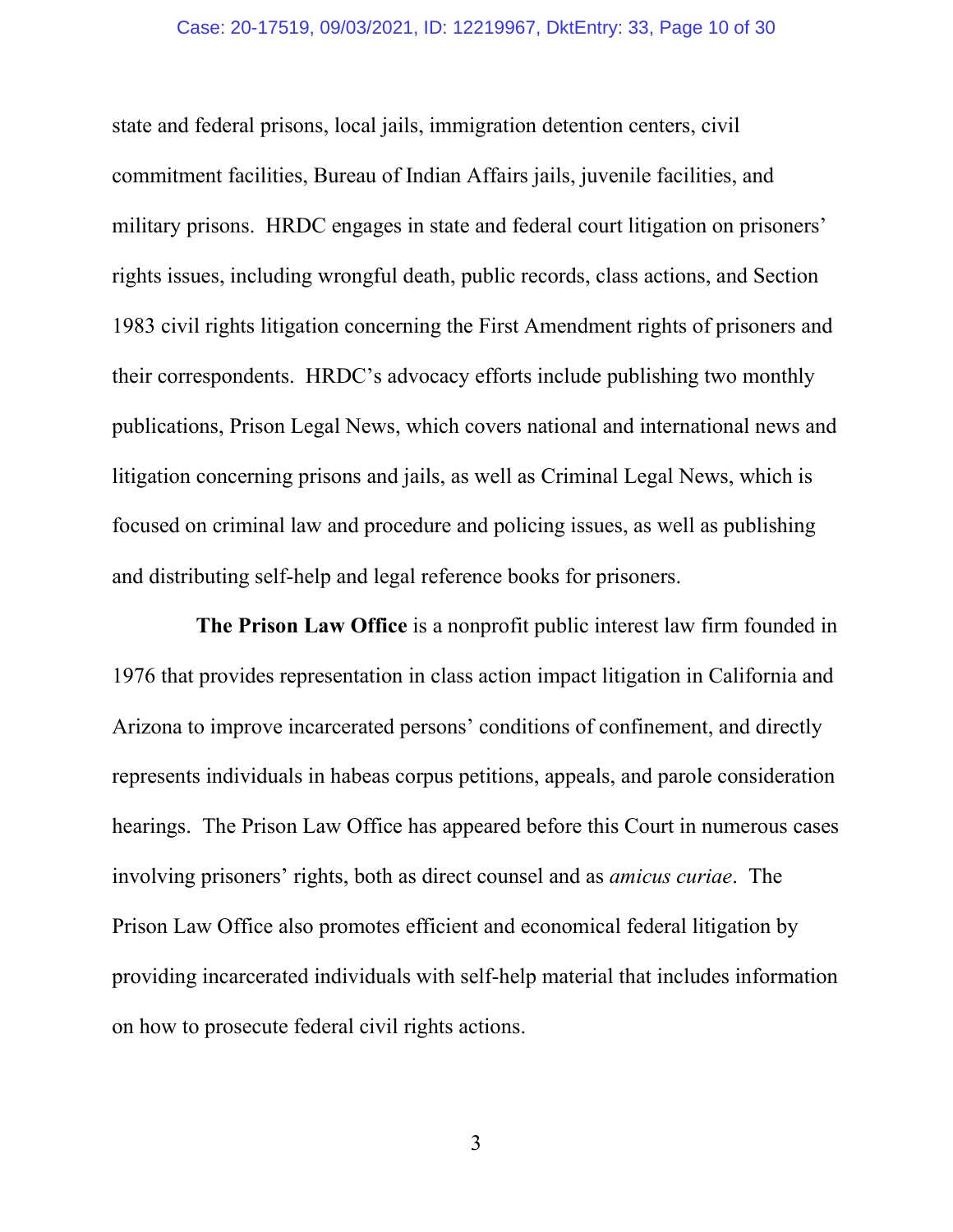**The Southern Center for Human Rights** ("SCHR") is a nonprofit law firm dedicated to protecting and advancing the civil and human rights of people impacted by the criminal legal system. Through litigation and advocacy, SCHR has worked for over 45 years to defend people accused of crimes, ensure humane conditions of confinement in jails and prisons, and end practices that criminalize people simply for experiencing poverty. In pursuit of those aims, SCHR has brought class action lawsuits, issued investigative reports, and pressed for legislative reforms on behalf of indigent persons across the Deep South.

**The Southern Poverty Law Center** (the "SPLC") is a catalyst for racial justice in the South and beyond, working in partnership with communities to dismantle white supremacy, strengthen intersectional movements, and advance the human rights of all people. The SPLC has filed litigation to end municipalities' overreliance on fines, fees, and money bail to generate revenue, which has led to the unconstitutional treatment of indigent defendants. Additionally, the SPLC has worked with cities across Alabama, Mississippi, and Louisiana to reform policies related to fine and fee collection, conflicts of interest, the use of for-profit probation, and money bail.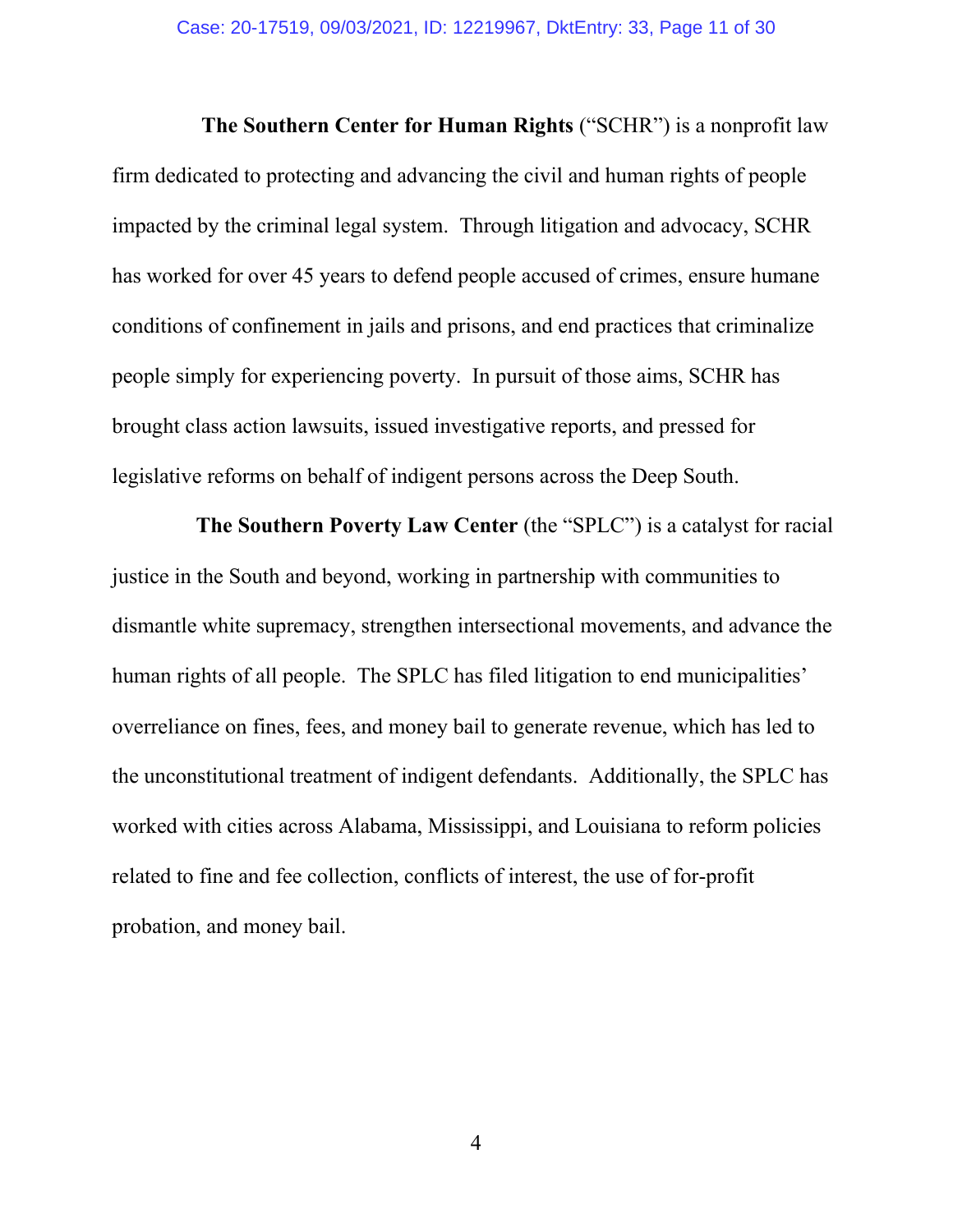#### <span id="page-11-1"></span>**SUMMARY OF ARGUMENT**

<span id="page-11-0"></span>As Justice Powell once stated, "it is fundamental that justice should be the same, in substance and availability, without regard to economic status." Justice Lewis F. Powell Jr., *Address to the American Bar Association*, 3 (Aug. 10, 1976).<sup>[2](#page-11-2)</sup> Yet many people in America's jails and prisons find their access to the courts significantly constrained by their economic circumstances. Under the Prison Litigation Reform Act ("PLRA"), incarcerated people are obliged to pay courts' full filing fees, even if they qualify for *in forma pauperis* ("IFP") status. Prisoners who meet the financial criteria for IFP status must either pay the fee over time pursuant to a complex statutory formula, *see* 28 U.S.C. § 1915(b), or, if they have accumulated three "strikes" for prior litigation, they are denied IFP status and must prepay the full filing fee up front, *see id.* at § 1915(g). For incarcerated people the majority of whom have little to no financial resources—these filing fees often represent a heavy or even insurmountable burden.

Because of the PLRA's filing fee requirements, the question presented by this case is a matter of extreme importance to prisoner litigants. Under the district court's reasoning, exhaustion is assessed as of the time the original complaint is filed, and an amended or supplemental complaint that is filed after a prisoner

<span id="page-11-2"></span><sup>&</sup>lt;sup>2</sup> [https://law2.wlu.edu/deptimages/powell%20archives/PowellSpeech\\_Legal](https://law2.wlu.edu/deptimages/powell%20archives/PowellSpeech_LegalServicesCorporationAug10,1976.pdf) [ServicesCorporationAug10,1976.pdf;](https://law2.wlu.edu/deptimages/powell%20archives/PowellSpeech_LegalServicesCorporationAug10,1976.pdf) [https://lawlib.academic.wlu.edu/2016/08/](https://lawlib.academic.wlu.edu/2016/08/04/forty-years-ago-recalling-justice-powells-speech-on-legal-aid/) [04/forty-years-ago-recalling-justice-powells-speech-on-legal-aid/.](https://lawlib.academic.wlu.edu/2016/08/04/forty-years-ago-recalling-justice-powells-speech-on-legal-aid/)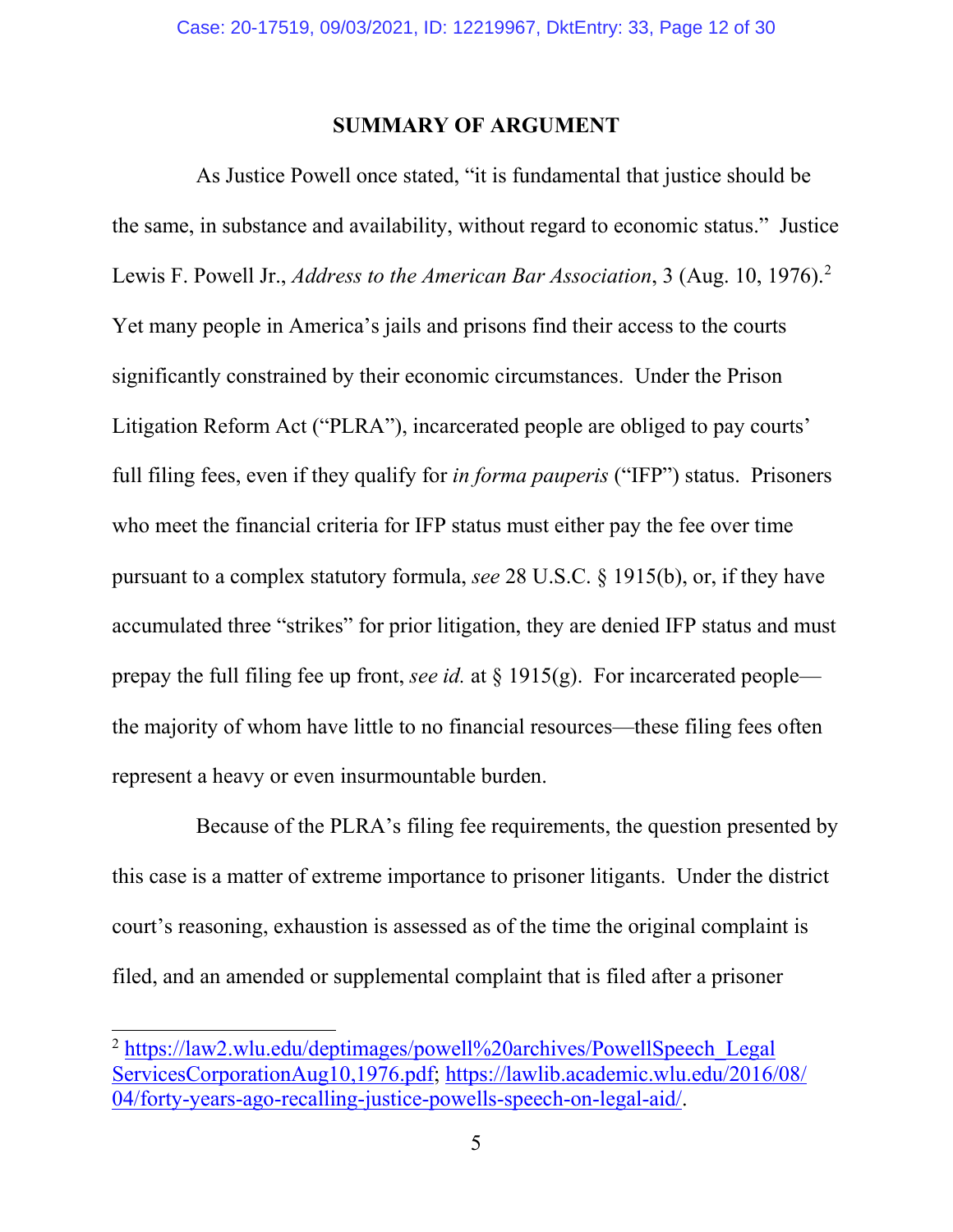#### Case: 20-17519, 09/03/2021, ID: 12219967, DktEntry: 33, Page 13 of 30

exhausts administrative remedies is ineffective for purposes of exhaustion. As a result, a prisoner who exhausts administrative remedies after commencing an action would need to bring a separate, second suit—duplicative of the first, but filed after exhaustion—in order to obtain redress for a violation of constitutional rights.

This approach would impose a heavy burden on prisoner litigants. Under the PLRA, the prisoner would be responsible for paying the filing fee for the second, duplicative suit, in addition to the filing fee for the original action. For prisoners who lack financial resources and must bear significant expenses related to their incarceration, the filing fees required for commencing a separate, second action are an additional monetary burden that they can ill-afford.

This brief addresses the burdens that the court filing fees impose on people incarcerated in jails and prisons, by considering filing fees in the context of their economic circumstances. The criminal justice system begins assessing fees immediately upon arrest: booking fees and other miscellaneous costs are often imposed without regard to whether the arrestee is ultimately found guilty. And throughout incarceration, expenses continue to mount, as institutions frequently charge for basic living expenses and require incarcerated people to cover the costs of their own confinement. People in jail and prison are often impoverished prior to arrest, and prison wages are extraordinarily low. Thus, the vast majority lack

6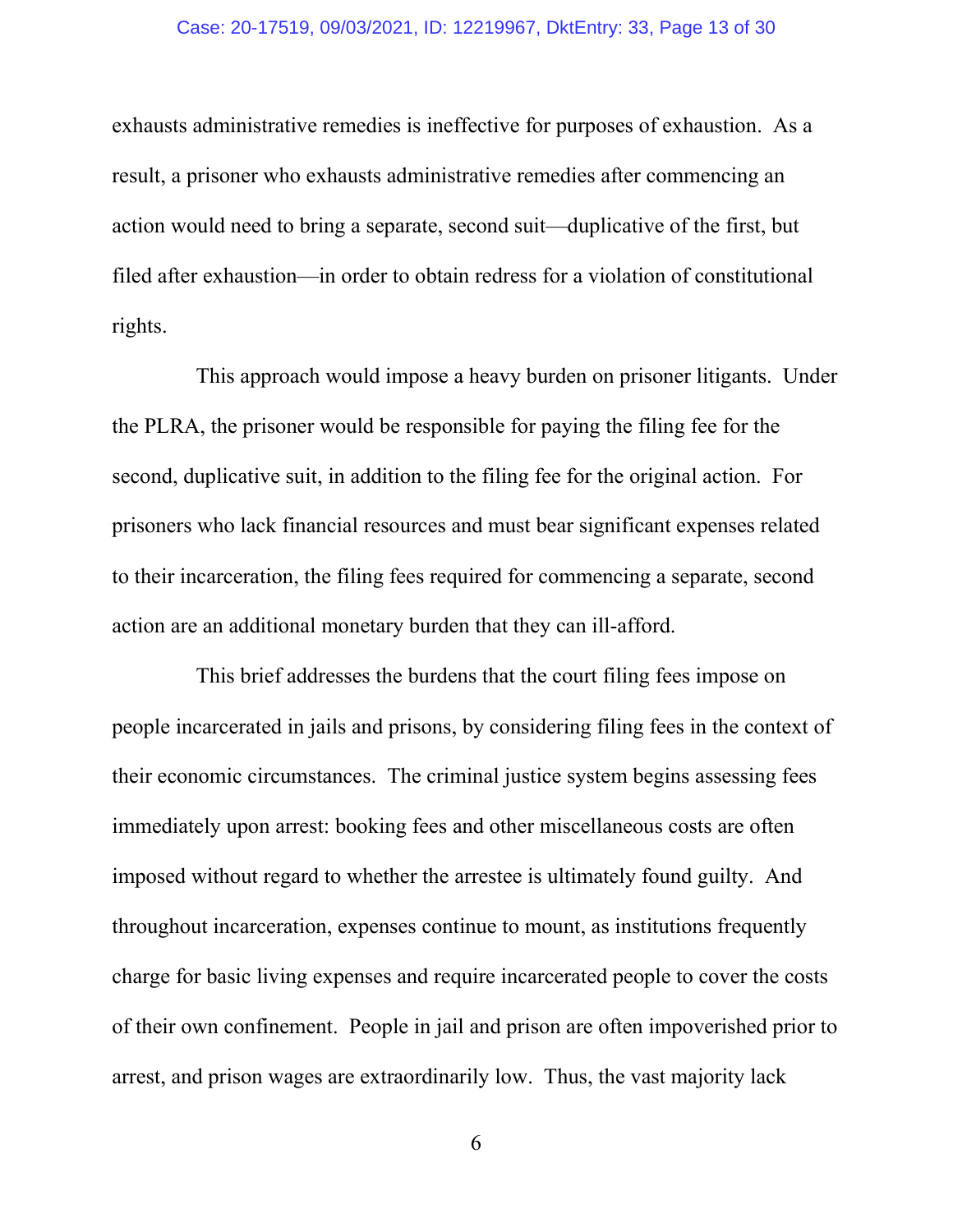resources to pay court filing fees.

This economic reality should inform the Court's consideration of this issue. The added filing fees needed to commence a second, separate action raising claims that already are pending before the district court in an existing case represent an onerous—indeed, insurmountable—burden for many prisoners. This Court should avoid a construction of the PLRA that would impose greater fees on litigants with scant means to pay them.

#### <span id="page-13-3"></span><span id="page-13-2"></span>**ARGUMENT**

## <span id="page-13-1"></span><span id="page-13-0"></span>**I. The Costs of Incarceration Are High**

Being incarcerated is expensive. Over the past several decades, "[e]very aspect of the criminal justice process has become ripe for charging a fee." Lauren-Brooke Eisen, *Charging Inmates Perpetuates Mass Incarceration*, Brennan Center,  $1 (2015)^3$  $1 (2015)^3$ 

A variety of costs are assessed before a person even passes through the prison gates. Booking fees—flat fees imposed upon arrest, often without regard to ultimate conviction—have become commonplace. *Id.* at 3; *see also Jones v. Clark Cty.*, No. 2018-CA-001710, 2020 WL 757095, at \*3 (Ky. Ct. App. Feb. 14, 2020) (upholding booking fee despite dismissal of charges). Fees for the services of a

<span id="page-13-4"></span><sup>3</sup> [https://www.brennancenter.org/sites/default/files/publications/Charging%20](https://www.brennancenter.org/sites/default/files/publications/Charging%20Inmates%20Perpetuates%20Mass%20Incarceration.pdf) [Inmates%20Perpetuates%20Mass%20Incarceration.pdf.](https://www.brennancenter.org/sites/default/files/publications/Charging%20Inmates%20Perpetuates%20Mass%20Incarceration.pdf)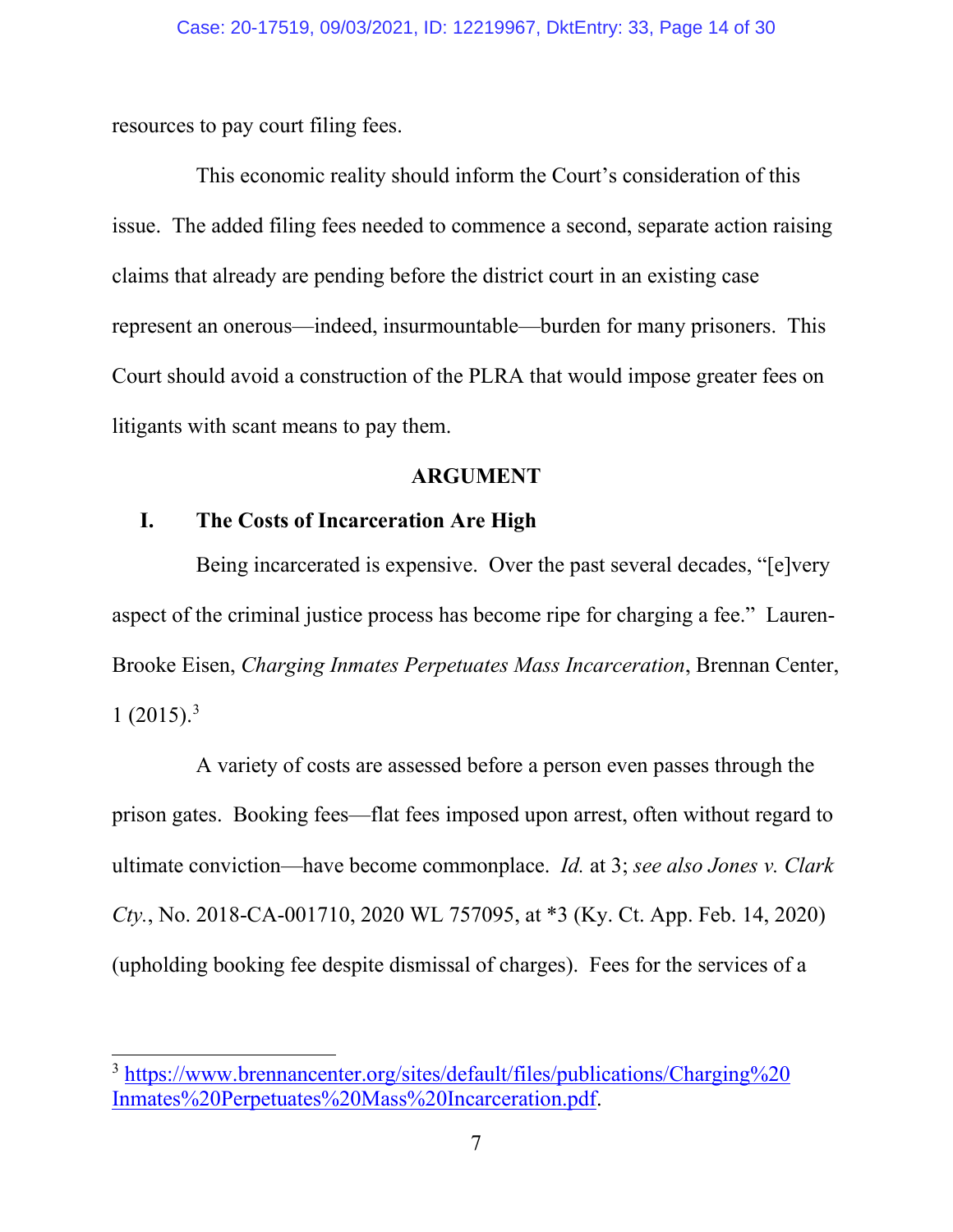<span id="page-14-2"></span>public defender are also routine: "Forty-three states use some form of costrecovery for public defenders, and 27 of these charge upfront registration fees." Devon Porter, *Paying for Justice: The Human Cost of Public Defender Fees*, A.C.L.U. of S. Cal., 2 (June 2017). [4](#page-14-3) A 2019 report found that L.A. County charged hundreds to thousands of dollars for use of a public defender. Sandra Blanco et al., *Costs of Injustice: How Criminal System Fees Are Hurting Los Angeles County Families*, Let's Get Free L.A. (Nov. 2019).[5](#page-14-4)

<span id="page-14-1"></span>Moreover, states impose miscellaneous "court fees" and use them to subsidize various expenses—ranging from general support for the state's budget, to maintenance of courthouse buildings, to other ends far afield from criminal prosecution. Matthew Menendez, Michael F. Crowley, Lauren-Brooke Eisen & Noah Atchison, *The Steep Costs of Criminal Justice Fees and Fines*, Brennan Center,  $6$  (Nov. 21, 2019).  $6$  For example, Arizona imposes a surcharge on "on all civil and criminal fines and penalties" for its clean elections fund. Ariz. Rev. Stat. Ann. § 16-954(a). In Florida, fees are allocated "to the state's general coffers." Menendez et al., *The Steep Costs of Criminal Justice Fees and Fines*, at 6. "North

<span id="page-14-3"></span><span id="page-14-0"></span><sup>4</sup> [https://law.yale.edu/sites/default/files/area/center/liman/document/pdfees](https://law.yale.edu/sites/default/files/area/center/liman/document/pdfees-report.pdf)[report.pdf.](https://law.yale.edu/sites/default/files/area/center/liman/document/pdfees-report.pdf)

<span id="page-14-4"></span><sup>&</sup>lt;sup>5</sup> [https://www.aclusocal.org/sites/default/files/aclu\\_socal\\_costs\\_of\\_injustice.pdf.](https://www.aclusocal.org/sites/default/files/aclu_socal_costs_of_injustice.pdf)

<span id="page-14-5"></span><sup>6</sup> [https://www.brennancenter.org/sites/default/files/2020-07/2019\\_10\\_Fees%26](https://www.brennancenter.org/sites/default/files/2020-07/2019_10_Fees%26Fines_Final.pdf) Fines Final.pdf.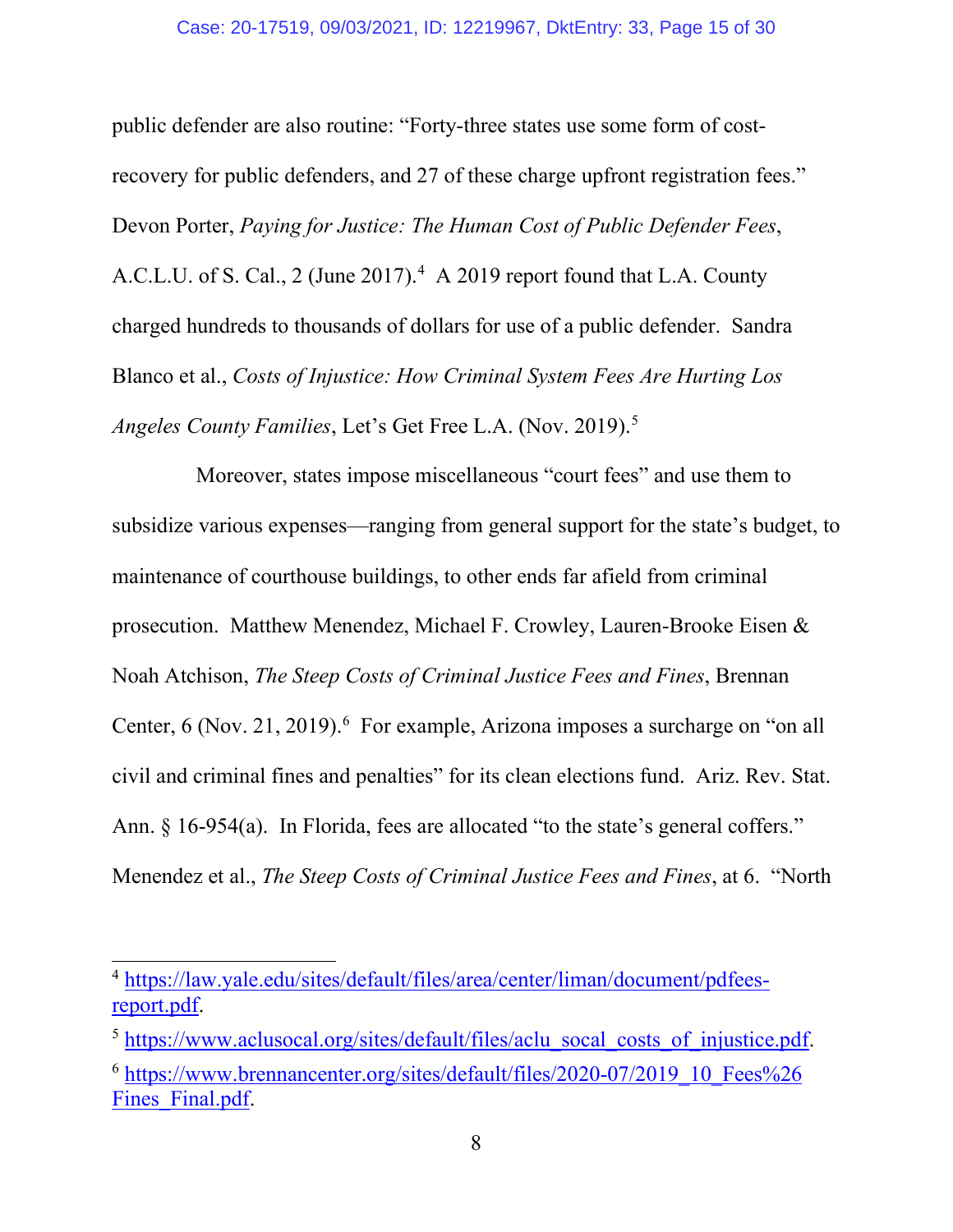Carolina collects 52 separate fees … using them to fund … the state's judicial budget as well as jails, law enforcement, counties and schools." *Id.* And in Louisiana, fees have paid for "two Ford Expeditions … and a full-time private chef" for judges. *Id.*

Once incarcerated, prisoners face additional costs. Under what are commonly termed "pay-to-stay" policies, many institutions charge inmates for their own room and board. These fees may take the form of per diem charges, ranging in cost from several dollars up to \$142.42 per day. Lauren-Brooke Eisen, *Paying for Your Time: How Charging Inmates Fees Behind Bars May Violate the Excessive Fines Clause*, 15 Loy. J. Pub. Int. L. 319, 325 (Spring 2014); *see also*  Jessica Lussenhop, *The US Inmates Charged Per Night in Jail*, BBC News Magazine (Nov. 9, 2015).<sup>[7](#page-15-0)</sup> Other institutions charge for necessities, such as meals, toilet paper, and medical care. Eisen, 15 Loy. J. Pub. Int. L. at 325-26; *see also*  Brennan Center, *Is Charging Inmates to Stay in Prison Smart Policy?* (Sept. 9, 2019) (50 state map detailing pay-to-stay fee laws nationwide).[8](#page-15-1)

Even in the absence of pay-to-stay fees, incarcerated people are routinely required to cover the cost of basic items. While jails and prisons must provide a

<span id="page-15-0"></span><sup>7</sup> [https://www.bbc.com/news/magazine-34705968.](https://www.bbc.com/news/magazine-34705968)

<span id="page-15-1"></span><sup>8</sup> [https://www.brennancenter.org/our-work/research-reports/charging-inmates-stay](https://www.brennancenter.org/our-work/research-reports/charging-inmates-stay-prison-smart-policy)[prison-smart-policy.](https://www.brennancenter.org/our-work/research-reports/charging-inmates-stay-prison-smart-policy)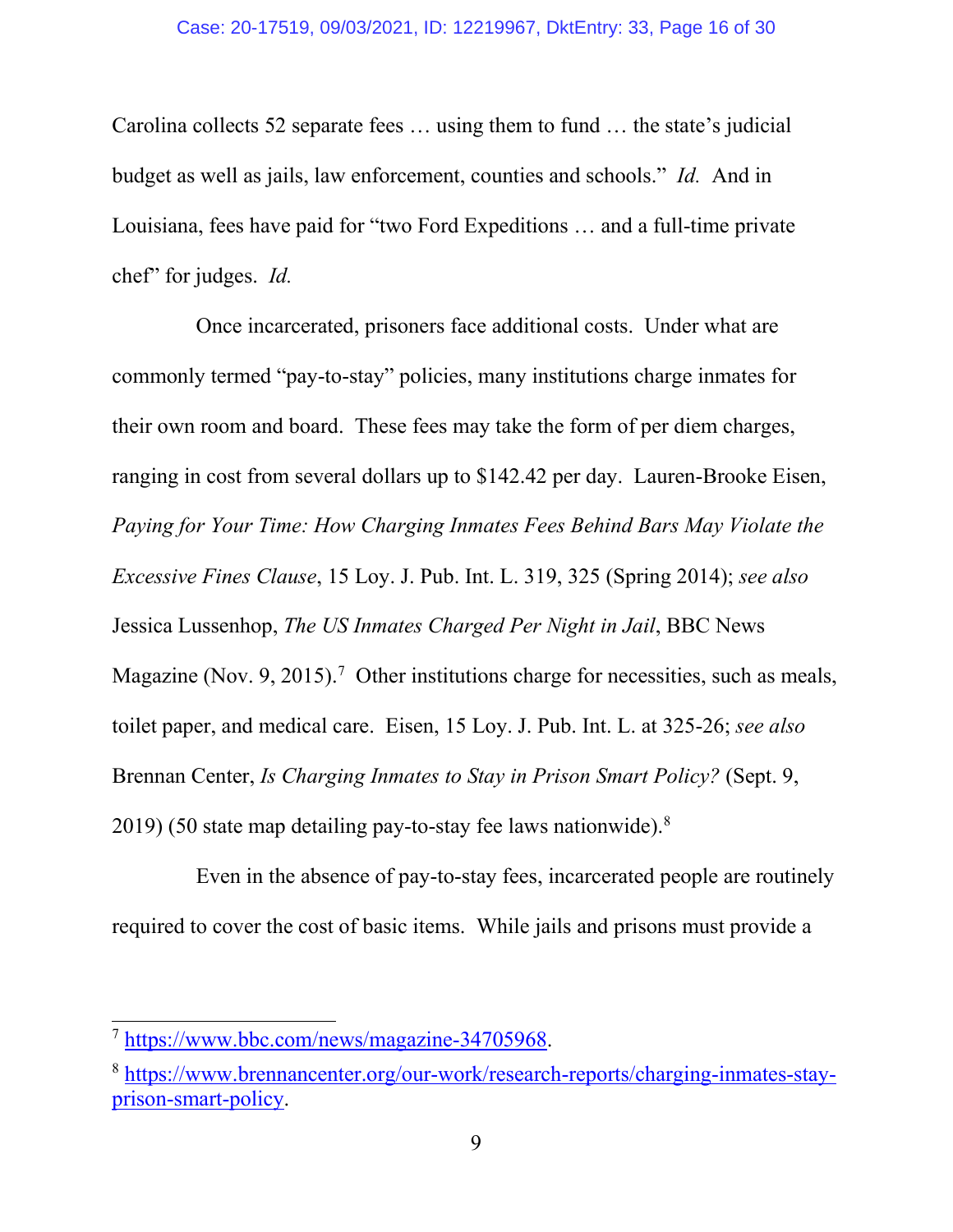constitutional minimum for daily living, *see Farmer v. Brennan*, 511 U.S. 825, 832

(1994), certain clothing, hygiene products, food items, and healthcare materials

often must be purchased from a private vendor, through the prison commissary.

Stephen Raher, *The Company Store and the Literally Captive Market: Consumer* 

*Law in Prisons and Jails*, 17 Hastings Race & Poverty L.J. 3, 17 (Winter 2020).

Members of the public may assume, mistakenly, that the prison commissary

functions as a source of luxury or comfort items, but,

Consider: If your only bathing option is a shared shower area, aren't shower sandals a necessity? Is using more than one roll of toilet paper a week really a luxury (especially during periods of intestinal distress)? Or what if you have a chronic medical condition that requires ongoing use of over-the-counter remedies (*e.g.*, antacid tablets, vitamins, hemorrhoid ointment, antihistamine, or eye drops)? All of these items are typically only available in the commissary, and only for those who can afford to pay.

Stephen Raher, *The Company Store: A Deeper Look at Prison Commissaries*,

Prison Policy Initiative (May 2018).<sup>[9](#page-16-0)</sup> In 2016, for example, Massachusetts

prisoners purchased "over 245,000 bars of soap," not a luxury item. *Id.* And in

Washington state, a typical prisoner spent \$513 on commissary items annually,

with \$394 expended on food, and \$91 on hygiene and health items. *Id.* at Table 2.

Phone calls to loved ones are another significant expense. Taking note of the "excessive rates and egregious fees on phone calls" within prison facilities, the

<span id="page-16-0"></span><sup>9</sup> [https://www.prisonpolicy.org/reports/commissary.html.](https://www.prisonpolicy.org/reports/commissary.html)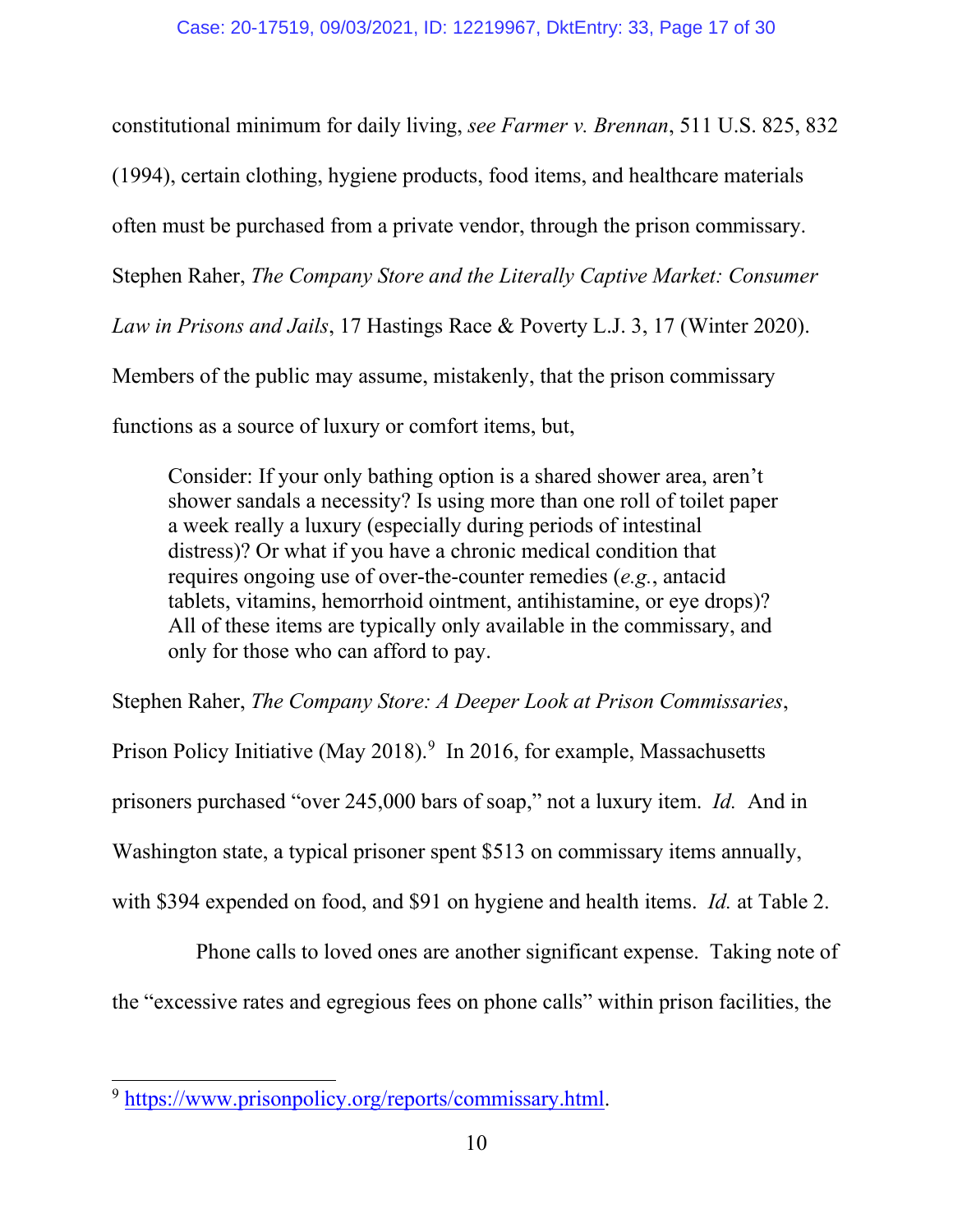Federal Communications Commission ("FCC") capped interstate phone call rates at 21 cents per minute, and recently voted to lower that rate to 12 cents per minute for prisons, and 14 cents for jails with populations of 1,000 or more. 47 C.F.R. § 64.6030 (setting interim rate of 21 cents per minute); FCC, *Telephone Services for Incarcerated Individuals* (Oct. 27, 2020)<sup>[10](#page-17-0)</sup>; FCC, *FCC Lowers Interstate and International Prison Phone Rates to Help Families Stay Connected* (May 20,  $2021$ ).<sup>11</sup> But, for incarcerated people whose work is compensated at rates of only 14 to 63 cents per hour, even 12 cents per minute is a substantial cost. Wendy Sawyer, *How much do incarcerated people earn in each state?*, Prison Policy Initiative (Apr. 10, 2017).<sup>[12](#page-17-2)</sup>

Moreover, "80 percent of jail and prison calls are intrastate," and thus do not benefit from FCC regulation. Marie Feyche, *FCC Approves Plan to Lower Interstate and International Jail and Prison Phone Call Rates*, Jurist (May 23, 2021)*.* [13](#page-17-3)As a result, the cost of local calls is far greater: "Nationally, the average cost of a 15-minute [local] call from jail is \$5.74." Peter Wagner & Alexi Jones, *State of Phone Justice: Local Jails, State Prisons and Private Phone Providers*,

<span id="page-17-0"></span><sup>10</sup> [https://www.fcc.gov/consumers/guides/telephone-service-incarcerated](https://www.fcc.gov/consumers/guides/telephone-service-incarcerated-individuals)[individuals.](https://www.fcc.gov/consumers/guides/telephone-service-incarcerated-individuals)

<span id="page-17-1"></span><sup>&</sup>lt;sup>11</sup> [https://docs.fcc.gov/public/attachments/DOC-372625A1.pdf.](https://docs.fcc.gov/public/attachments/DOC-372625A1.pdf)

<span id="page-17-2"></span><sup>12</sup> [https://static.prisonpolicy.org/blog/2017/04/10/wages/.](https://static.prisonpolicy.org/blog/2017/04/10/wages/)

<span id="page-17-3"></span><sup>13</sup> [https://www.jurist.org/news/2021/05/fcc-approves-plan-to-lower-interstate-and](https://www.jurist.org/news/2021/05/fcc-approves-plan-to-lower-interstate-and-international-jail-and-prison-phone-call-rates/)[international-jail-and-prison-phone-call-rates/.](https://www.jurist.org/news/2021/05/fcc-approves-plan-to-lower-interstate-and-international-jail-and-prison-phone-call-rates/)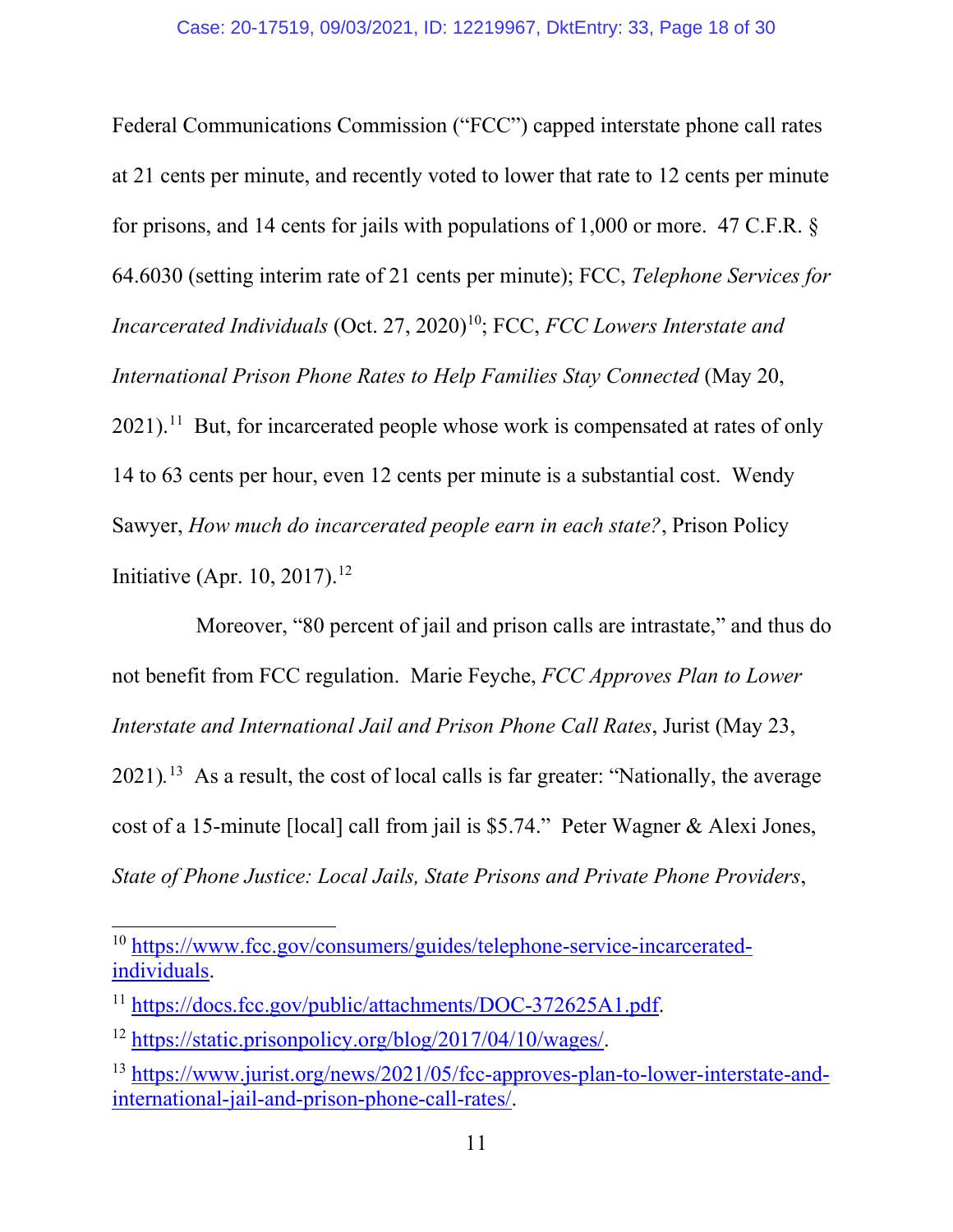Prison Policy Initiative (Feb. 2019).<sup>[14](#page-18-2)</sup> And certain facilities may charge even higher rates: for example, in 2018, in California, the same 15-minute call may cost as much as \$17.80. *Id.* 

All told, the path from arrest through release is littered with fees, which begin accumulating before the doors are even closed, and continue to crop up daily throughout incarceration.

## <span id="page-18-0"></span>**II. Incarcerated People Have Scant Access to Resources While Imprisoned**

Incarcerated people are largely unable to meet these swelling costs. An estimated 80% of America's incarcerated people are indigent. *See* Eisen, *Charging Inmates Perpetuates Mass Incarceration*, 1, 4; Reuben Jonathan Miller & Amanda Alexander, *The Price of Carceral Citizenship: Punishment, Surveillance, and Social Welfare Policy in an Age of Carceral Expansion*, 21 Mich. J. Race & L. 291, 298 (2016). On average, prisoners have little or no income in the years prior to incarceration. Adam Looney & Nicholas Turner, *Work and Opportunity Before and After Incarceration*, Brookings Institution, 8 (Mar. 14, 2018). [15](#page-18-3) "Two years prior to the year they entered prison, 56 percent of individuals have essentially no annual earnings (less than \$500), the share earning between \$500 and \$15,000 is

<span id="page-18-2"></span><span id="page-18-1"></span><sup>&</sup>lt;sup>14</sup> [https://www.prisonpolicy.org/phones/state\\_of\\_phone\\_justice.html.](https://www.prisonpolicy.org/phones/state_of_phone_justice.html)

<span id="page-18-3"></span><sup>&</sup>lt;sup>15</sup> [https://www.brookings.edu/wp-content/uploads/2018/03/es\\_20180314\\_](https://www.brookings.edu/wp-content/uploads/2018/03/es_20180314_looneyincarceration_final.pdf) looneyincarceration final.pdf.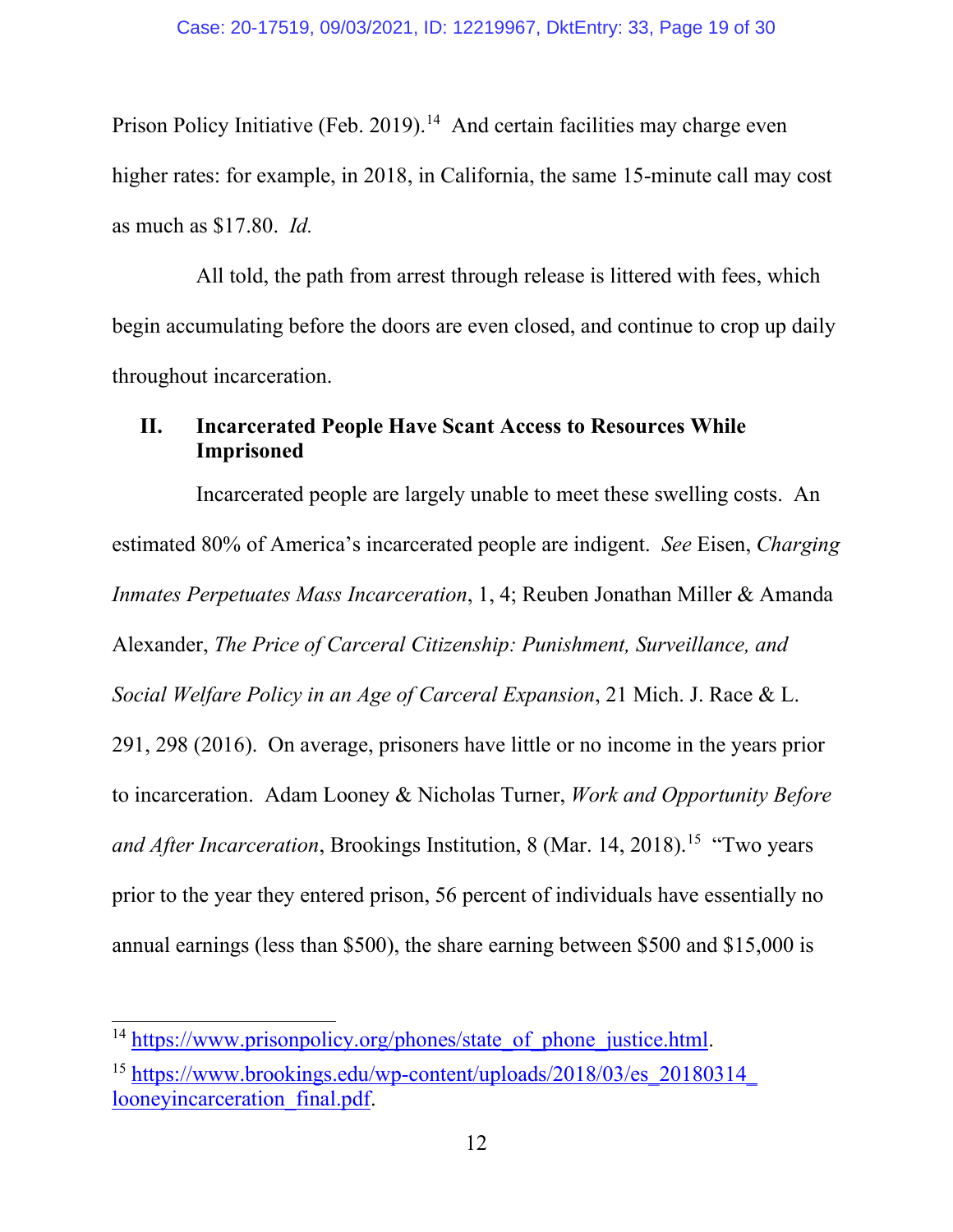<span id="page-19-0"></span>30 percent, and average earnings (among those who worked) was \$12,780." *Id.* This means that the typical person enters the system without a financial safety net to cover prison costs.

Further, prison wages are extraordinarily low. On average, people in prison earn between 14 and 63 *cents* per hour. Sawyer, *How much do incarcerated people earn*. In federal institutions, work assignments pay 12 to 40 cents per hour. Federal Bureau of Prisons, *Work Programs*. [16](#page-19-1) Even when incarcerated people risk their lives, their pay is minimal. For example, in California, incarcerated people fight wildfires for "just \$2 per day, or \$1 an hour if fighting an active fire." Neveen Hammad, *Shackled to Economic Appeal: How Prison Labor Facilitates Modern Slavery While Perpetuating Poverty in Black Communities*, 26 Va. J. Soc. Pol'y & L. 65, 82 (Summer 2019).

For people with negligible assets before incarceration, who earn a pittance while incarcerated, the costs of incarceration discussed above are astronomical. As noted, the FCC has capped the cost of interstate phone calls at 12 to 14 cents a minute—meaning that, under prevailing prison wages, many people in prison must work *one hour* to pay for a single *one-minute phone call.* And for intrastate calls, which are not regulated by the FCC and are often subject to much higher rates, prisoners often must work far longer to afford the same one-minute

<span id="page-19-1"></span><sup>&</sup>lt;sup>16</sup> [https://www.bop.gov/inmates/custody\\_and\\_care/work\\_programs.jsp.](https://www.bop.gov/inmates/custody_and_care/work_programs.jsp)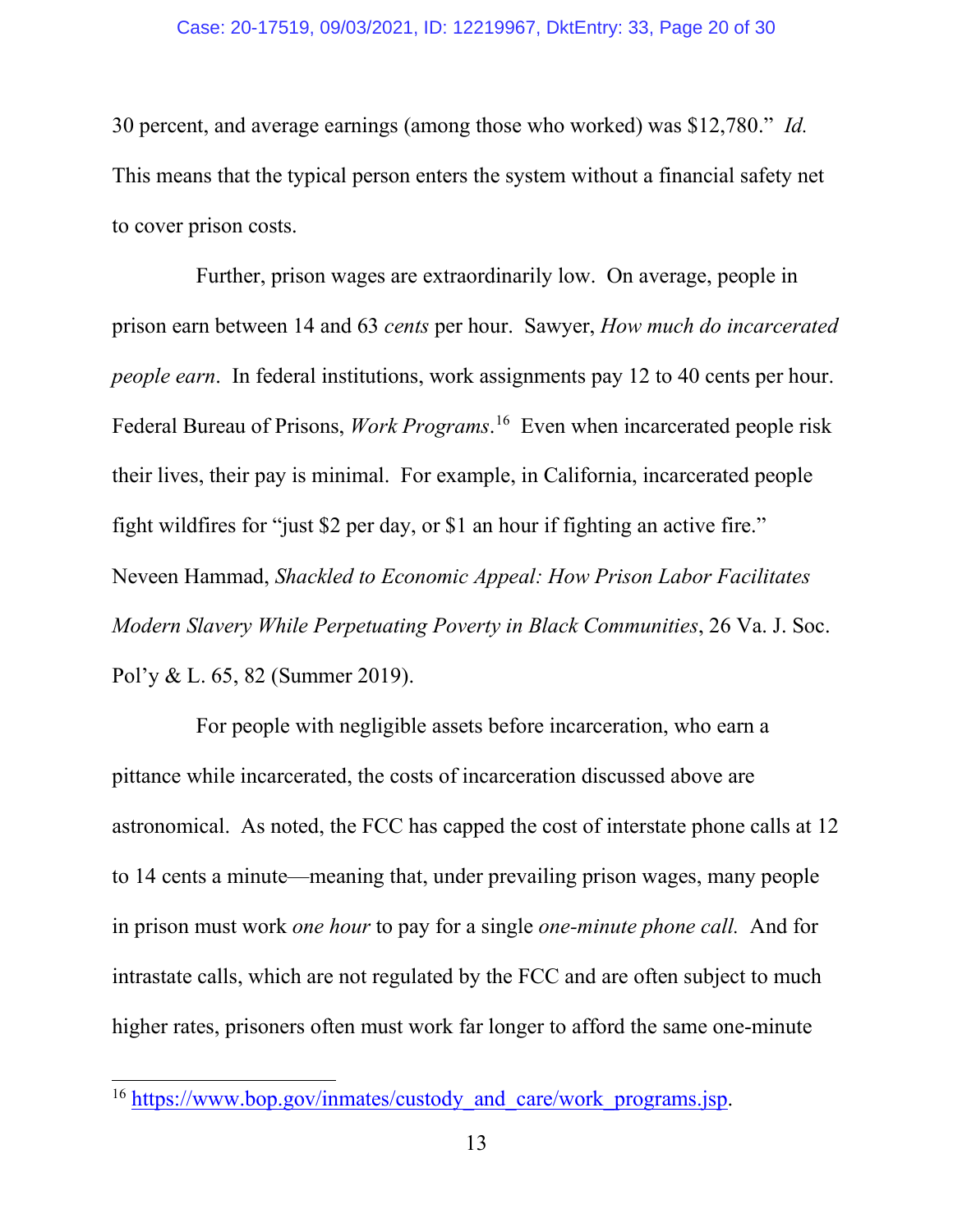call. Further, a \$5 per diem fee—well within the typical range—exceeds the daily earnings of many prisoners, who are generally paid only a fraction of a dollar an hour. There are other examples:

In Colorado … it costs an incarcerated woman two weeks' wages to buy a box of tampons; maybe more if there's a shortage. Saving up for a \$10 phone card would take almost two weeks for an incarcerated person working in a Pennsylvania prison.

Sawyer, *How much do incarcerated people earn in each state?*.

As a result, incarcerated people often must turn to their families for support—but their families are ill-positioned to provide relief. "[T]he incarcerated population is concentrated among individuals—mostly boys—from low-income, single parent families." Looney & Turner, *Work and Opportunity Before and After Incarceration*, at 13 ("[O]f the individuals incarcerated at around age 30 ... 82 percent are from the bottom half of families [as ranked by income]."). In addition, many families face further financial distress as a result of their loved one's incarceration. "The probability that a family is in poverty increases by nearly 40 percent while a father is incarcerated." Executive Office of the President of the United States, *Economic Perspectives on Incarceration and the Criminal Justice System*, 5 (Apr. 23, 2016).<sup>17</sup>

Thus, most incarcerated people cannot meet the costs of daily prison life.

<span id="page-20-0"></span><sup>17</sup> [https://obamawhitehouse.archives.gov/sites/whitehouse.gov/files/documents/](https://obamawhitehouse.archives.gov/sites/whitehouse.gov/files/documents/CEA%2BCriminal%2BJustice%2BReport.pdf) [CEA%2BCriminal%2BJustice%2BReport.pdf.](https://obamawhitehouse.archives.gov/sites/whitehouse.gov/files/documents/CEA%2BCriminal%2BJustice%2BReport.pdf)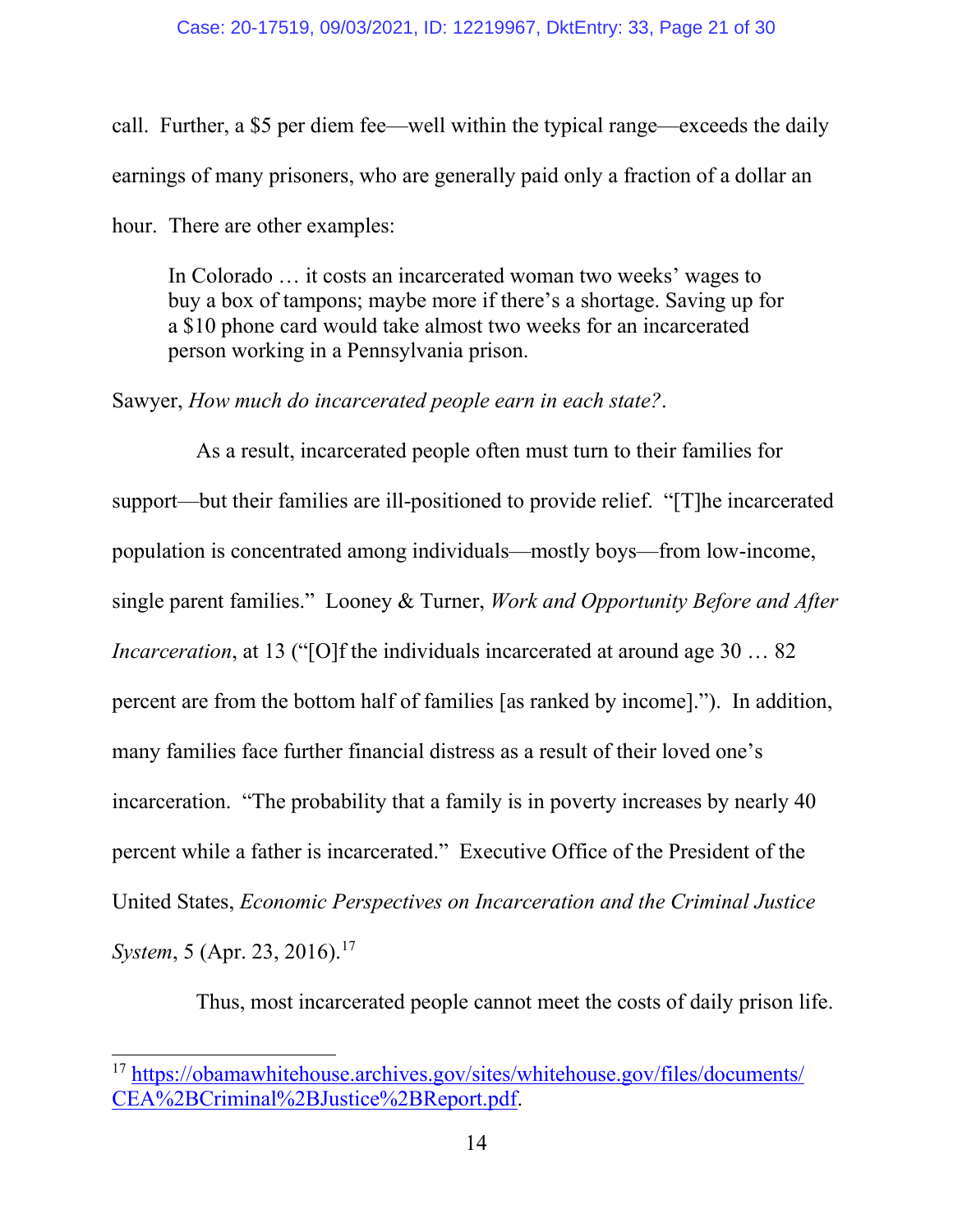"80 to 85 percent of inmates now leave prison" in debt. Joseph Shapiro, *As Court Fees Rise, The Poor Are Paying The Price, Nat. Public Radio (May 19, 2014)<sup>[18](#page-21-0)</sup>; see also* Terry-Ann Craigie, Ames Grawert & Cameron Kimble, *Conviction, Imprisonment, and Lost Earnings*, Brennan Center, 6 (Sept. 15, 2020) (detailing severe detrimental impact of incarceration on lifetime earnings).<sup>19</sup>

Debt accumulated from interaction with the criminal justice system can "trigger a cascade of debilitating consequences," becoming "a hindrance to obtaining a driver's license, [restricting] voting rights, and [interfering] with obtaining credit and making child support payments." Karin D. Martin, Sandra Susan Smith & Wendy Still, *Shackled to Debt: Criminal Justice Financial Obligations and the Barriers to Re-Entry They Create*, Nat. Inst. of Justice & Harvard Kennedy School, Executive Session on Community Corrections, 9 (Jan. 2017).[20](#page-21-2) Perhaps most troubling, debt is a significant contributor to reincarceration, as failure to pay fines and fees can lead to the revocation of probation or re-arrest. *Id.* at 9-10; *see also* Menendez et al., *The Steep Costs of Criminal Justice Fees and Fines*, at 10 ("Often when someone is unable or

<span id="page-21-0"></span><sup>18</sup> [https://www.npr.org/2014/05/19/312158516/increasing-court-fees-punish-the](https://www.npr.org/2014/05/19/312158516/increasing-court-fees-punish-the-poor)[poor.](https://www.npr.org/2014/05/19/312158516/increasing-court-fees-punish-the-poor)

<span id="page-21-1"></span><sup>19</sup> [https://www.brennancenter.org/sites/default/files/2020-09/EconomicImpact](https://www.brennancenter.org/sites/default/files/2020-09/EconomicImpactReport_pdf.pdf) Report pdf.pdf.

<span id="page-21-2"></span><sup>20</sup> [https://www.ojp.gov/pdffiles1/nij/249976.pdf.](https://www.ojp.gov/pdffiles1/nij/249976.pdf)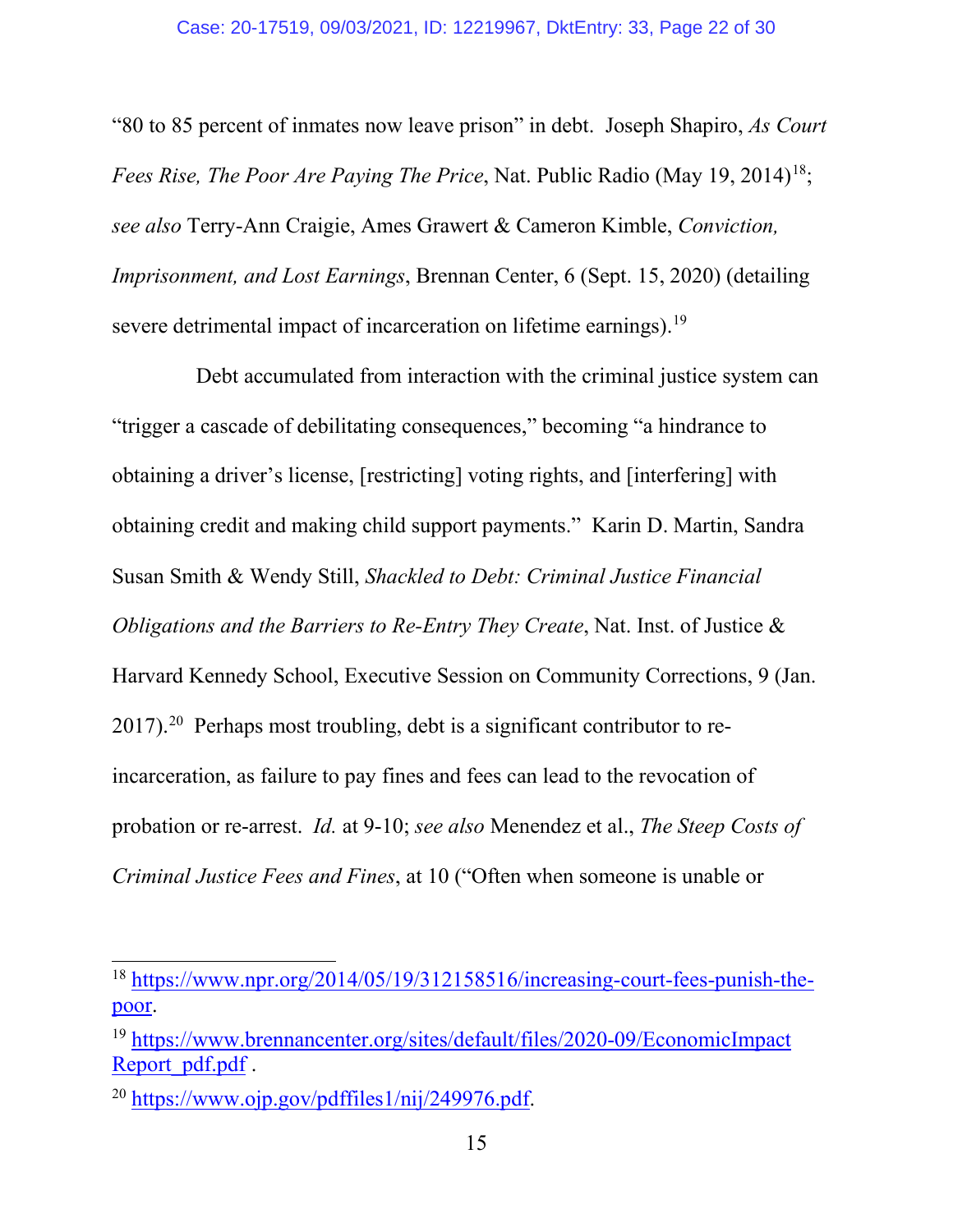unwilling to pay a fee or fine, the court issues a warrant.").

For most prisoners, the costs of incarceration present an ongoing, Sisyphean challenge, where charges for their basic needs far exceed their ability to pay. And, upon release, arrears often significantly constrain their ability to successfully reenter society.

#### <span id="page-22-0"></span>**III. Filing Fees Are A Large Obstacle for Most Incarcerated People**

Federal litigation is costly. In federal district courts, the initial filing fee is \$402: a base fee of \$350 set by statute, with another \$52 assessed as a miscellaneous fee. 28 U.S.C. § 1914(a); U.S. Courts, *District Court Miscellaneous Fee Schedule*,  $\P$ 14 (Dec. 1, 2020).<sup>21</sup> A person earning 40 cents an hour in prison would have to work 1,005 hours to pay that initial fee. And a person making 14 cents an hour—at the low end of average prison wages—would have to work 2,871 hours, or nearly an *entire year* of daily 8-hour shifts, without weekends, sick days, or other interruptions.

The filing fee for a federal appeal is even higher, at \$500. U.S. Courts, *Court of Appeals Miscellaneous Fee Schedule*,  $[2 (Dec. 1, 2020).^{22}$  $[2 (Dec. 1, 2020).^{22}$  $[2 (Dec. 1, 2020).^{22}$  Other fees incident to litigation, such as transcripts and copies of the record on appeal, may

<span id="page-22-2"></span><sup>21</sup> [https://www.uscourts.gov/services-forms/fees/district-court-miscellaneous-fee](https://www.uscourts.gov/services-forms/fees/district-court-miscellaneous-fee-schedule)[schedule.](https://www.uscourts.gov/services-forms/fees/district-court-miscellaneous-fee-schedule)

<span id="page-22-3"></span><span id="page-22-1"></span><sup>22</sup> [https://www.uscourts.gov/services-forms/fees/court-appeals-miscellaneous-fee](https://www.uscourts.gov/services-forms/fees/court-appeals-miscellaneous-fee-schedule)[schedule.](https://www.uscourts.gov/services-forms/fees/court-appeals-miscellaneous-fee-schedule)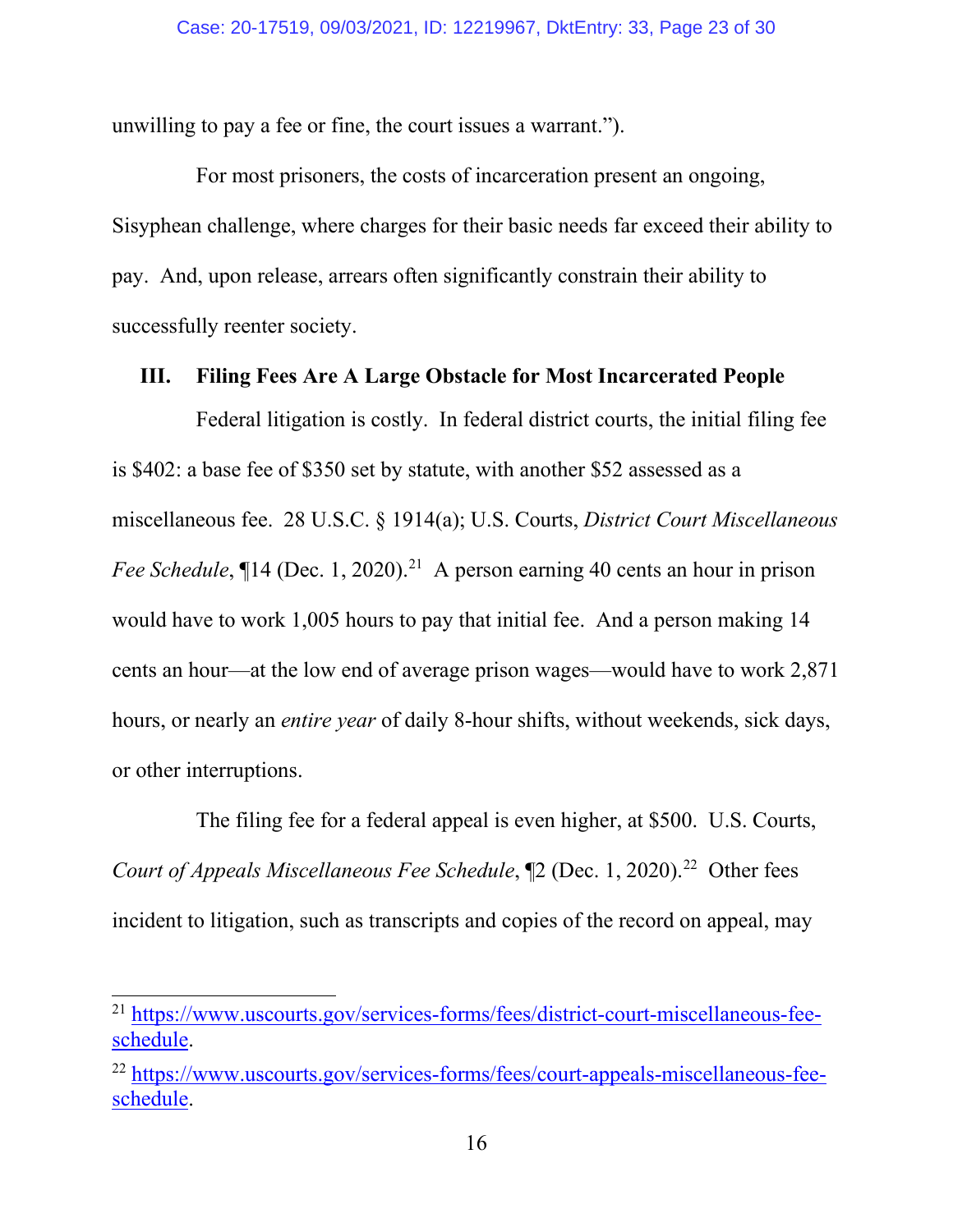cost "thousands of dollars." *Maus v. Baker*, 729 F.3d 708, 709-10 (7th Cir. 2013) (Posner, J., sitting as motions judge); 28 U.S.C.  $\frac{1915(c)}{23}$  $\frac{1915(c)}{23}$  $\frac{1915(c)}{23}$  If a particular case were appealed, and necessitated \$1,000 in transcripts and other record costs, the total cost of litigation would rise to \$1,902. At 40 cents an hour, that price would require 4,755 hours of labor; at 14 cents an hour, it would rise further still, to 13,585 hours. Even assuming that an incarcerated person worked 8-hour shifts, every day of the year, under either wage rate, the cost would take years to pay during which time, the person would still have to bear the costs flowing from initial court fees and daily prison living.

Accordingly, the filing fees for bringing suit are enormous when viewed in the context of a typical prisoner's meager resources. Nonetheless, the PLRA mandates that all prisoners must pay courts' filing fees, even if they meet the financial criteria for IFP status.

Prisoners granted IFP status are permitted to pay filing fees over time, with monthly payments of "20 percent of the preceding month's income credited to the prisoner's account." 28 U.S.C.  $\S$  1915(b)(2). While this distributes the fees across time, prisoners granted IFP status must pay for each suit simultaneously. *Bruce v. Samuels*, 577 U.S. 82, 90 (2016). In other words, if a prisoner files two

<span id="page-23-0"></span><sup>&</sup>lt;sup>23</sup> Prisoners granted IFP status may request that the court require the United States to pay these expenses. *See* 28 U.S.C. § 1915(c).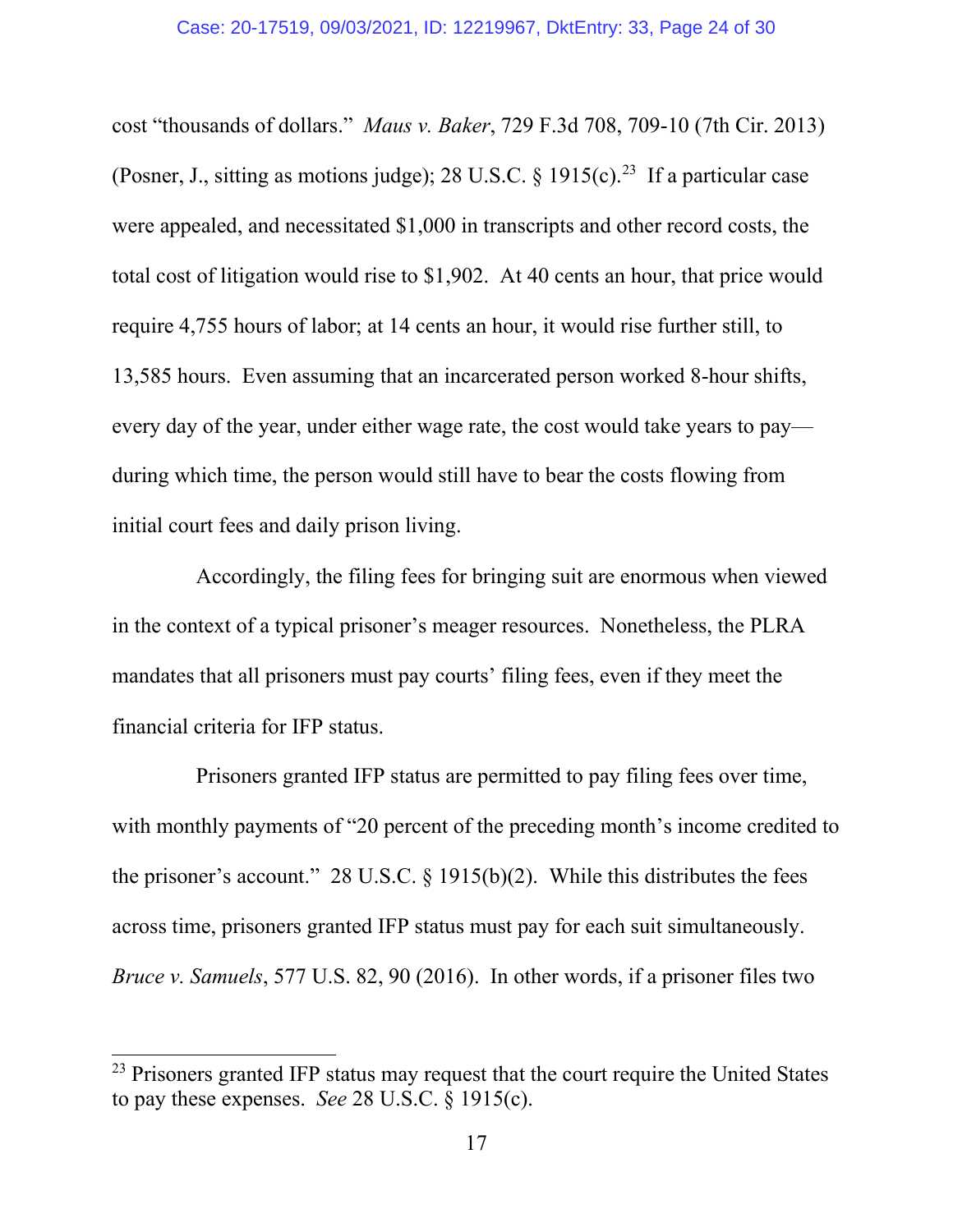#### Case: 20-17519, 09/03/2021, ID: 12219967, DktEntry: 33, Page 25 of 30

suits, the prisoner must pay 40% of the preceding month's income towards the filing fees of the two suits, rather than paying 20% until the first suit is paid off, and then continuing to pay 20% until the next is paid as well. Thus, each suit severely reduces the amount of funds available in a prisoner's account to pay for calls to loved ones, commissary expenses, and other ongoing costs associated with incarceration.<sup>[24](#page-24-1)</sup>

Separately, prisoners with three "strikes" for prior litigation are denied IFP status, and must prepay the full filing fee up front. 28 U.S.C. § 1915(g). This lump sum fee represents an insurmountable bar for many incarcerated litigants, who are often unable to overcome the many fees described above, and thus have little hope of cobbling together hundreds of dollars to pay filing fees all at once.

Thus, courts' filing fees often impose an immense burden on incarcerated litigants, who have scant means to pay for litigation in addition to other myriad expenses flowing from their interaction with the criminal justice system.

## <span id="page-24-0"></span>**IV. The District Court's Decision Would Exacerbate the Burden of Filing Fees**

Under the district court's reasoning, exhaustion is assessed as of the time of the filing of the original complaint—so that a later amended or supplemental

<span id="page-24-1"></span> $24$  The statute provides that prisoners granted IFP status will not be required to pay if there is less than \$10 in their accounts. 28 U.S.C. § 1915(b)(2). Even so, that would leave only \$10 to cover other expenses incurred in day-to-day prison living.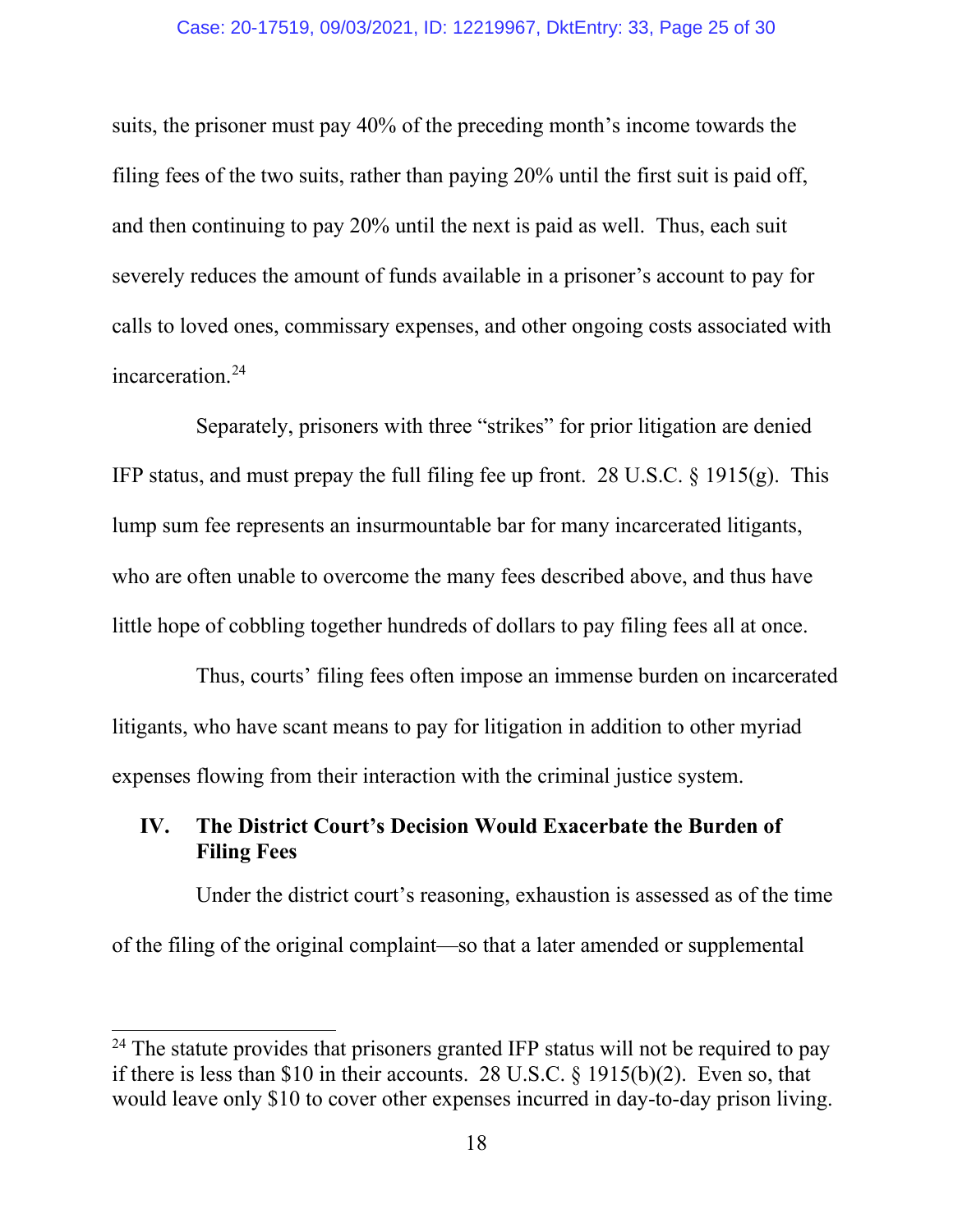#### Case: 20-17519, 09/03/2021, ID: 12219967, DktEntry: 33, Page 26 of 30

pleading is irrelevant for exhaustion purposes. The district court relied on this reasoning in dismissing Mr. Saddozai's suit without prejudice for failure to exhaust before filing his original complaint, forcing him to file a second, separate suit in order to pursue his constitutional claims.

Requiring impecunious prisoners such as Mr. Saddozai to pay a second filing fee—in order to litigate constitutional claims that *already* are pending before the same district court in an existing case—serves no practical purpose. Moreover, by forcing prisoners to file a separate, second suit after exhaustion in order to pursue constitutional claims—rather than simply amend or supplement the original complaint as permitted by Rule 15—the district court's decision effectively doubles the burden of filing fees. A prisoner granted IFP status, who has a to file a second suit in order to pursue the same constitutional claims presented in the initial action, would be forced to pay 40% of the preceding month's income towards the litigation, rather than 20%. This added expense would drastically curtail a prisoner's ability to pay for other prison-related costs of daily living. And a person denied IFP status pursuant to the three strikes provision would be required to pay two lump-sum filing fees to pursue their constitutional claims—a colossal amount, given the scant resources available to most prisoners.

Further, the added burden imposed by the district court's decision would apply regardless of the merit of the claim at issue. Here, Mr. Saddozai's claim—

19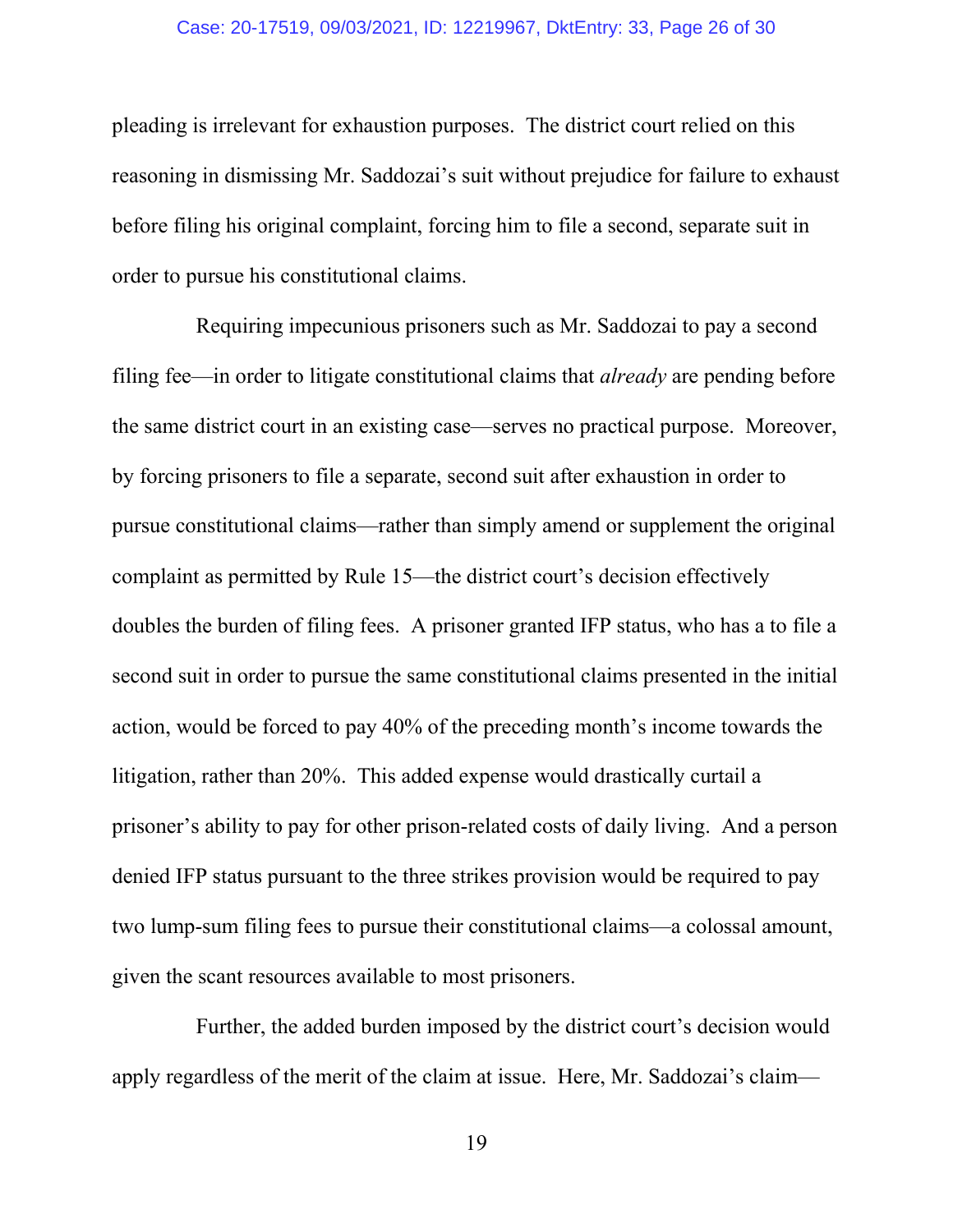#### Case: 20-17519, 09/03/2021, ID: 12219967, DktEntry: 33, Page 27 of 30

which must be presumed factually correct at this juncture—is that his constitutional rights were violated when he was shot by a corrections officer, while he was being attacked by other prisoners. Forcing Mr. Saddozai to file a second, separate suit in order to pursue his claims, as the district court's ruling does, means that he must pay twice the filing fees in order to seek redress for this egregious violation of his constitutional rights. Given the meager resources available to most prisoners, other litigants with similarly meritorious claims may also find themselves unable to meet the cost of a second filing fee. Thus, the district court's rule would curtail, or even eliminate, prisoners' ability to litigate meritorious claims.

<span id="page-26-0"></span>The district court's imposition of a second filing requirement also disserves "the main purpose of the PLRA, which was to address the overwhelming number of suits brought by prisoners." *Cano v. Taylor*, 739 F.3d 1214, 1219 (9th Cir. 2014) (citing 141 Cong. Rec. S14413 (daily ed. Sept. 27, 1995)). By demanding that a separate suit be initiated, the district court's rule would in fact *increase* the amount of litigation imposed on federal courts, undermining judicial economy and amplifying the tax on judicial resources created by prisoner litigation. Quite simply, as this Court has previously observed, "forcing the plaintiff to file a separate suit … would not further the policy goals of the PLRA." *Id.* at 1220–21.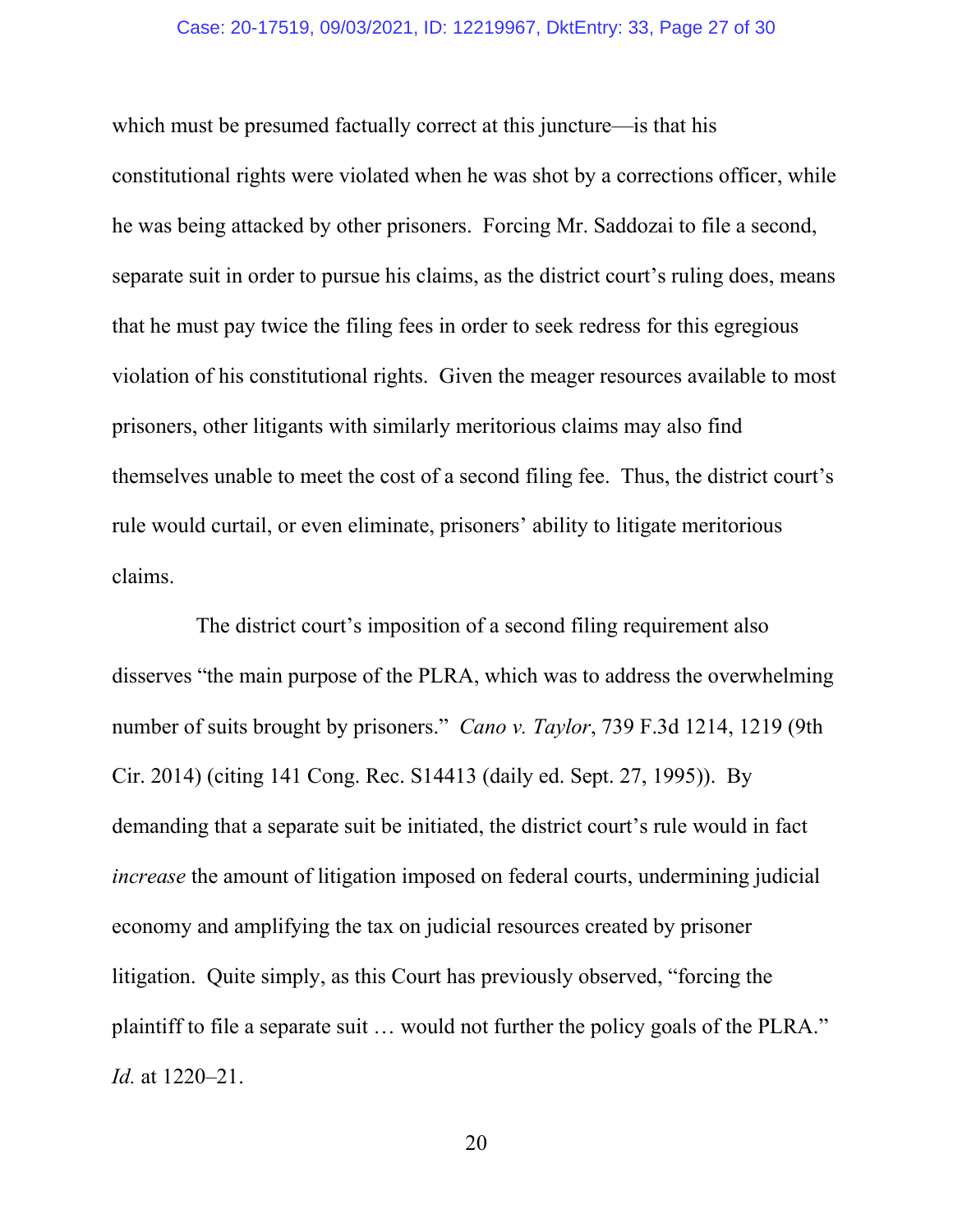### **CONCLUSION**

<span id="page-27-0"></span>The district court's rule comes at a heavy cost to prisoners, who have scant financial resources and are extraordinarily ill-positioned to bear the financial burden of a second filing fee.

The Court should reverse the judgment of the district court, and reaffirm that exhaustion is measured as of the date of filing an amended or supplemental complaint, thus eliminating the need for prisoner litigants to incur the additional filing fees that would result from having to file a separate, second suit after exhausting administrative remedies.

Dated: New York, New York September 3, 2021

/s/ *Eugene M. Gelernter*

Eugene M. Gelernter Abigail E. Marion PATTERSON BELKNAP WEBB & TYLER LLP 1133 Avenue of the Americas New York, New York 10036 (212) 336-2000

*Attorneys for* Amici Curiae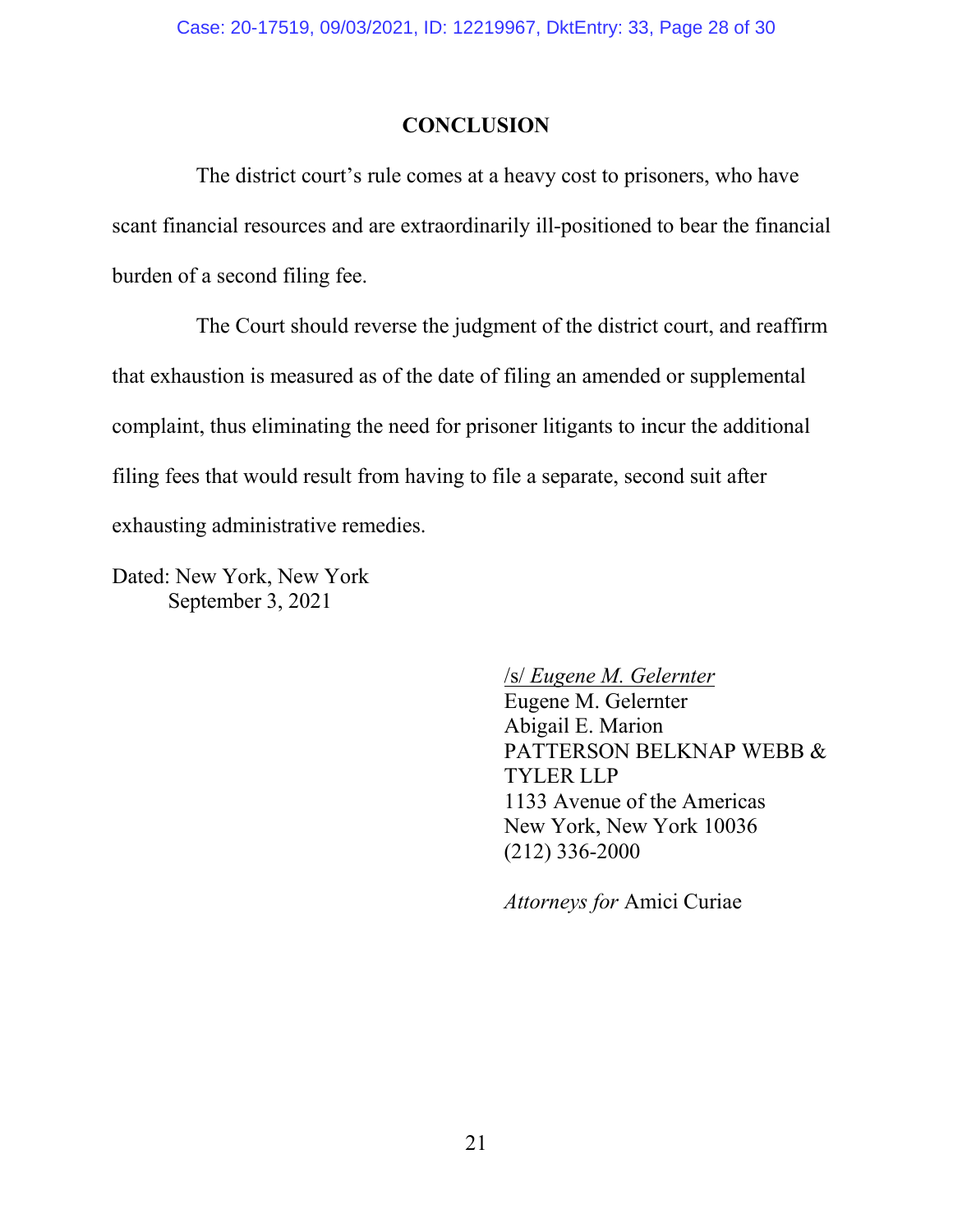#### **CERTIFICATE OF COMPLIANCE**

<span id="page-28-0"></span>This brief complies with the type-volume limitation, as provided in Federal Rules of Appellate Procedure 29 and 32 because, excluding the portions exempted by Federal Rule of Appellate Procedure 32(f), the brief contains 4,473 words.

This brief complies with the typeface requirements of Federal Rule of Appellate Procedure 32(a)(5) and the type-style requirements of Federal Rule of Appellate Procedure 32(a)(6) because it has been prepared in a proportionally spaced typeface using Microsoft Word 2010 in 14-point Times New Roman font.

Dated: New York, New York September 3, 2021

/s/ *Abigail E. Marion* .

Abigail E. Marion PATTERSON BELKNAP WEBB & TYLER LLP 1133 Avenue of the Americas New York, New York 10036 (212) 336-2000

*Counsel for* Amici Curiae